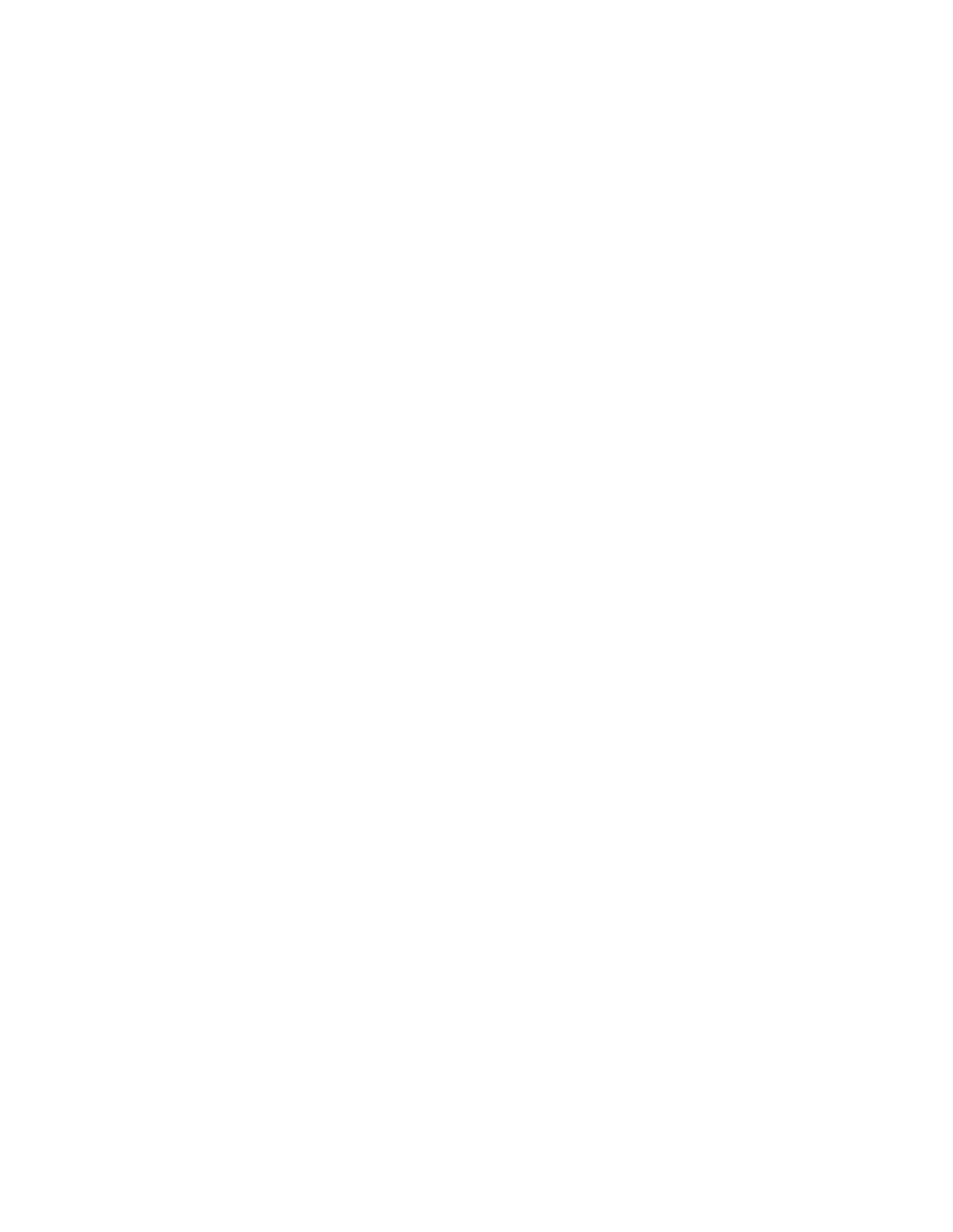



### **TABLE OF CONTENTS**

#### **Preamble**

#### **ACES Europe.**

**Title I.** General provisions.

**Title II.** Legislation applicable to the European Capital/Community-Island/City/Town/Region of Sport selection process.

**Title III.** The Evaluation Committee.

**Title IV.** Evaluation Committee members.

**Title V.** The candidate city.

**Title VI.** The award.

Appendix I. Requirements for candidate cities during the Evaluation Committee visit.

Appendix II. Voting procedure.

Appendix III. Adherence to Regulations (Committee members).

**Appendix IV.** Adherence to Regulations (candidate city representatives).

**Appendix V.** List of EU country members and maximum number of candidate municipalities to represent each of the awards.

Appendix VI. Guidance for the development of the bid file.

**Appendix VII.** Eligibility criteria.

Appendix VIII. Differences between European Capital/Community/City-Island/Town/Region of Sport awards.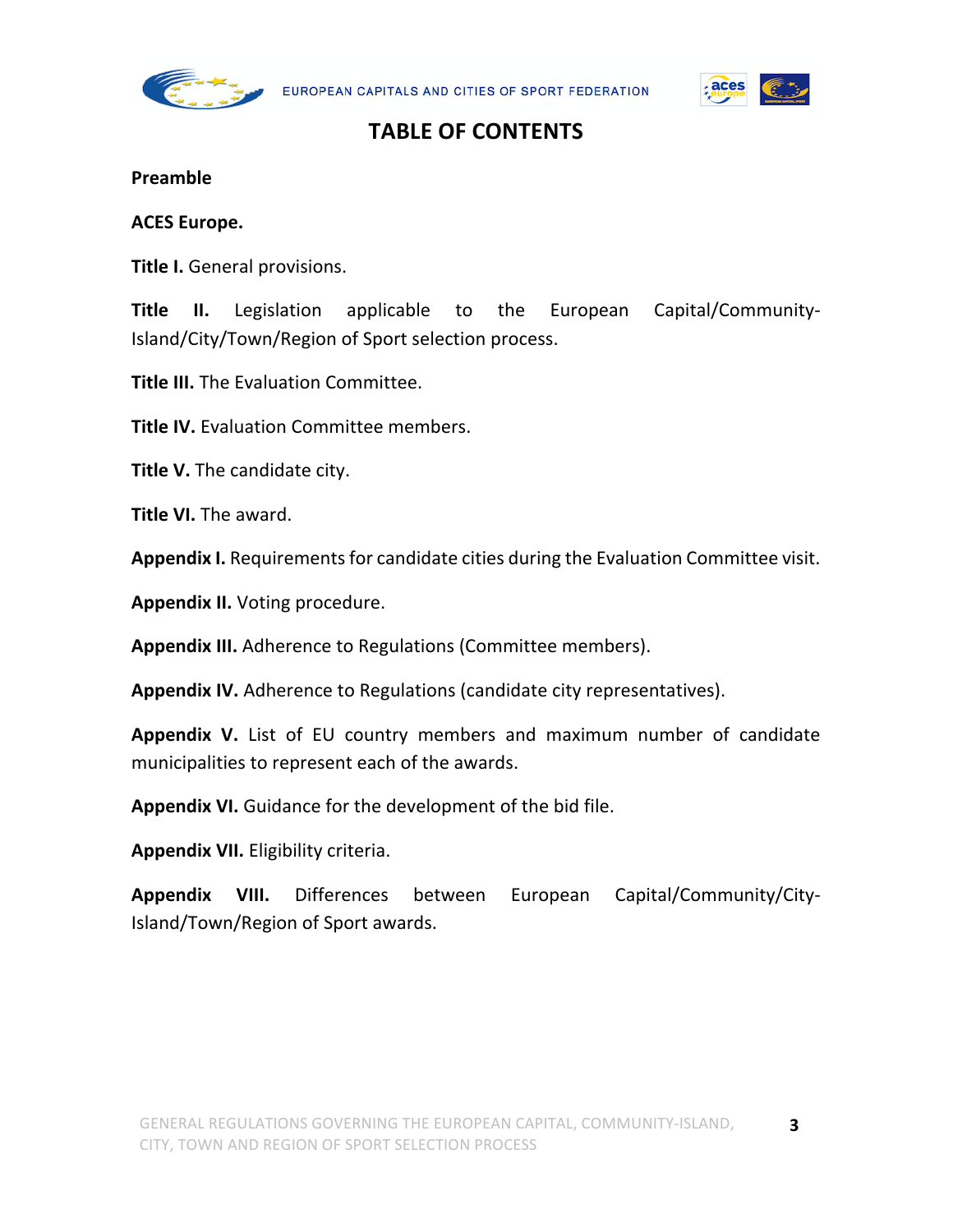



**4**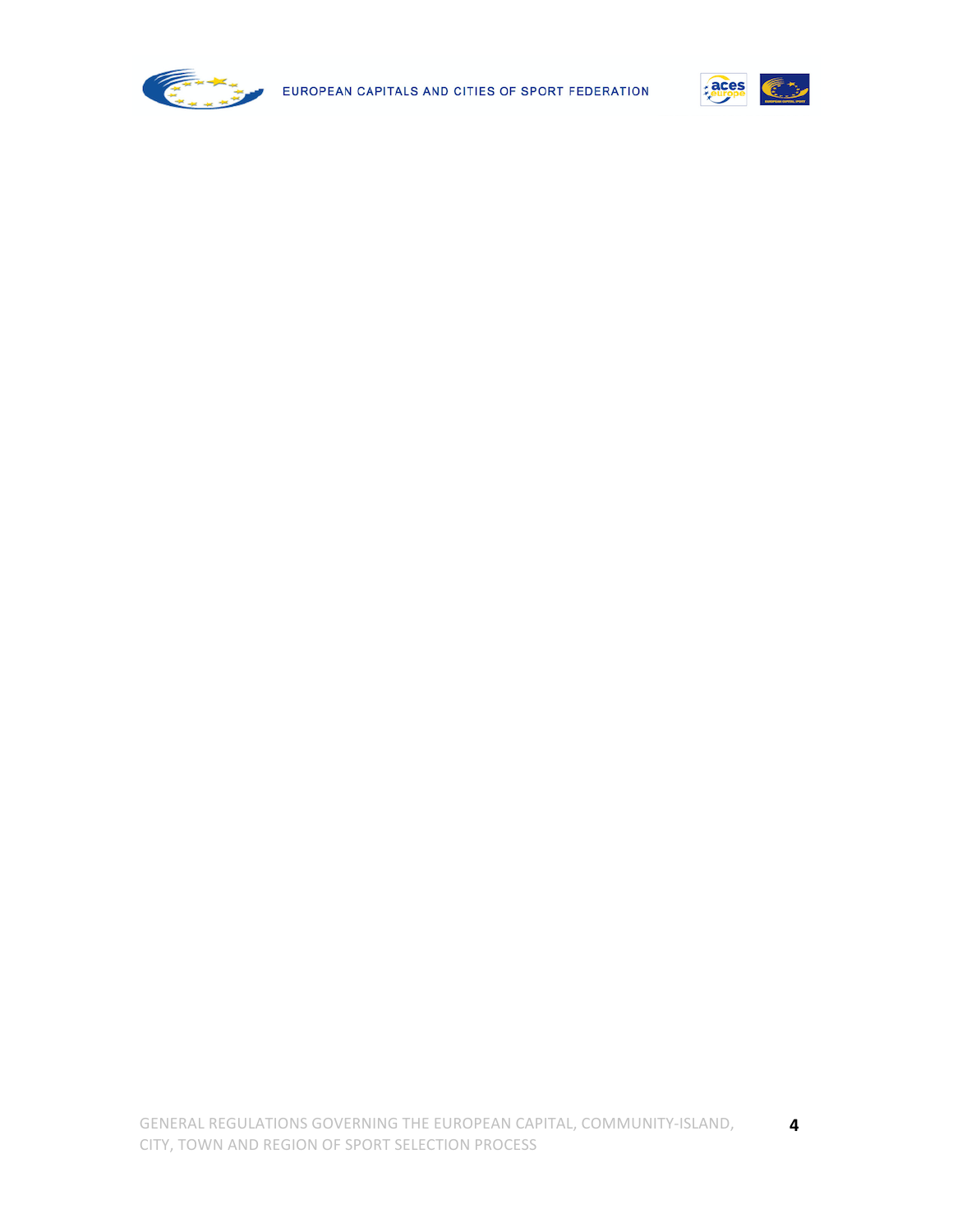EUROPEAN CAPITALS AND CITIES OF SPORT FEDERATION



### **PREAMBLE**

"Sport is part of every man and woman's heritage and its absence can never be compensated *for."*

Pierre de Coubertin

From a sociological, economic and organisational point of view, among many others, the benefits of sport for society are undeniable. Sport is an important driver of human values such as team spirit, tolerance, solidarity and loyalty.

On a myriad of occasions Europe's institutions have recognised the importance of sport for the European Union as a whole. In 2000, the Council of Europe acknowledged the importance of sport in European society and the value of addressing sport when designing common policies that apply to all the citizens of the European Union.

In its White Paper on Sport published in 2007, the European Commission tackles the main problems associated with sport. The Paper's objective is to provide strategic guidelines on the role of sport in Europe, encourage debate on specific problems related thereto and enhance the importance of sport to fuel solidarity among states of the European Union.

However, it was not until 2009, with the entry into force of the Treaty of Lisbon, that the European Union first acquired specific competences in sport-related matters. Article 165 of the Treaty on the Functioning of the European Union<sup>1</sup> (TFEU) refers to EU sports policy: "The Union shall contribute to the promotion of European sporting issues, while taking account of the specific nature of sport, its structures based on voluntary activity and its social and educational function". Furthermore, article 6 of the TFEU refers to sport as a political area in which the European Union is competent to support, coordinate or supplement the actions of Member States.

The European Parliament is of the view that there is a growing need for the EU to deal with sports matters within a framework of full respect for the principle of subsidiarity. Parliament is aware that sport itself constitutes an important social phenomenon and a public good and is working on this topic together with the other EU Institutions. For this reason, through its permanent committees, it has drawn up a report on the European dimension in sport based on the communication "Developing the European dimension in sport"<sup>2</sup>, which follows the

 $\overline{a}$ 

<sup>1</sup> http://eur-lex.europa.eu/legal-content/EN/TXT/PDF/?uri=CELEX:12012E/TXT&from=EN

<sup>2</sup> http://eur-lex.europa.eu/LexUriServ/LexUriServ.do?uri=COM:2011:0012:FIN:en:PDF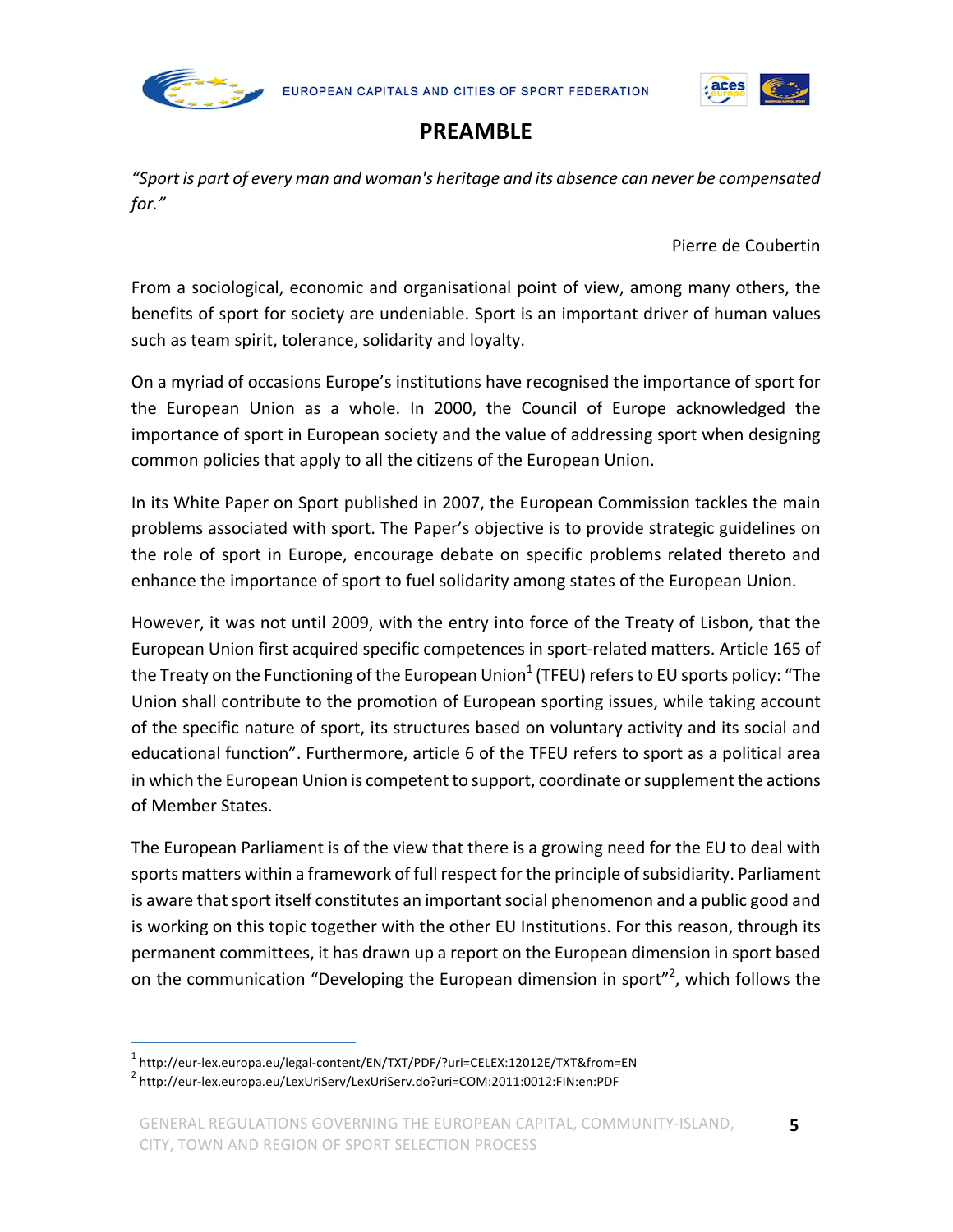



**6**

same structure as the White Paper, referring to the societal role of sport, the economic dimension of sport and the organisation of sport, among other matters.

In recent years, ACES Europe's activity, importance and influence have increased substantially. This phenomenon has raised ACES Europe's media profile and reinforced its public image, making it necessary for the institution to address its growing accountability vis-à-vis the public authorities, particularly in Europe, and society at large.

These regulations constitute ACES Europe's response to the demand to tailor its actions and public activities to an established set of rules that give the entity the credibility it deserves. Their aim is to strengthen the institution by providing a solid basis for action that will enable it to fulfil the purpose for which it was founded, this being none other than to promote physical exercise and sport at all levels of society.

This document, which establishes and explains how ACES Europe awards the European Capital, Community/Island, City, Town or Region of Sport distinction, is an indispensable part of ACES Europe's corporate governance structure. Furthermore, it aims to strengthen the procedures associated with the awards granted by ACES Europe.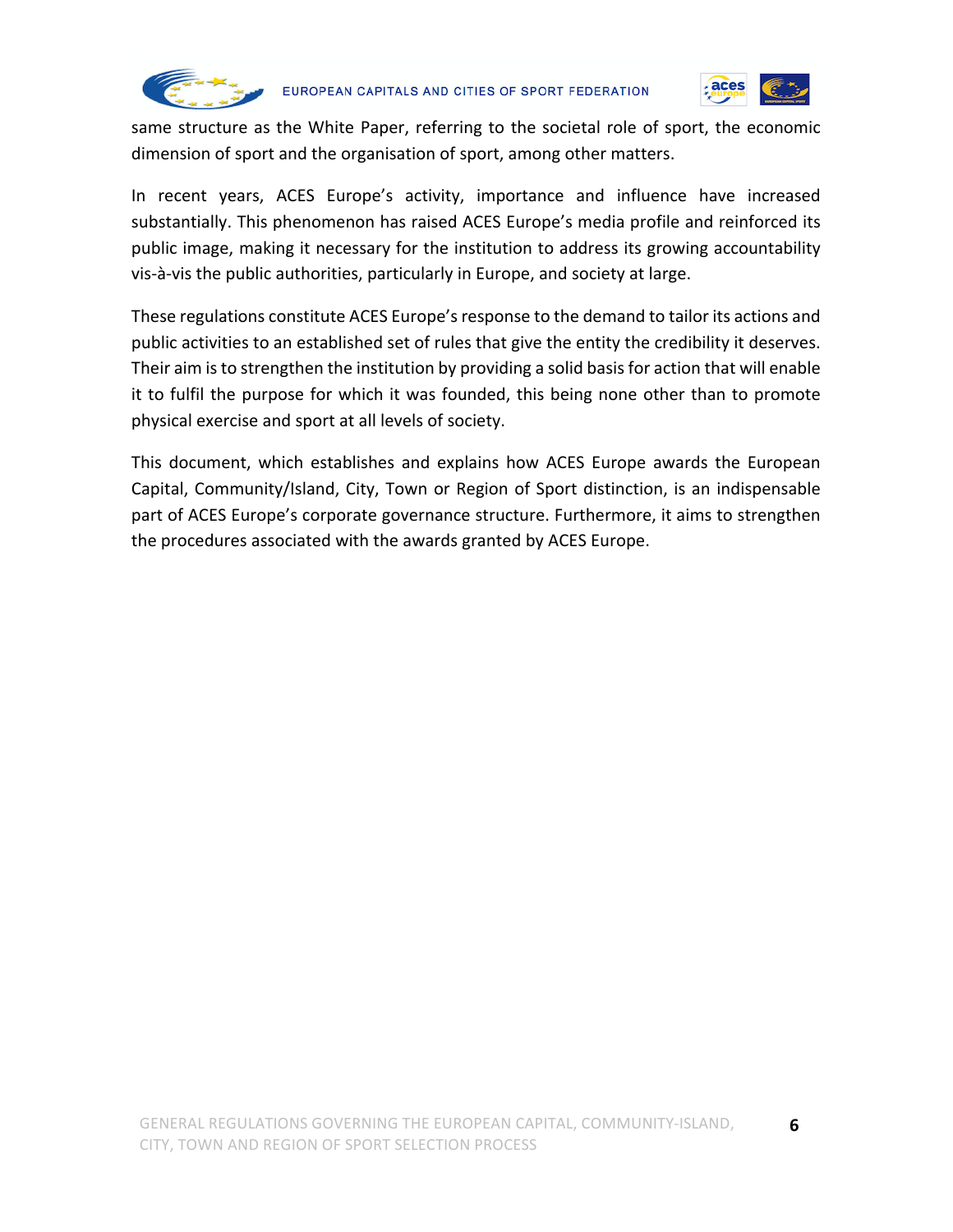



**7**

### **ACES EUROPE**

Since its inception in 1999, ACES Europe seeks to promote sport among all the citizens of the European Union, particularly disadvantaged groups, children, the elderly and the disabled, among others.

ACES Europe's goal is also to encourage private and public initiative in order to increase support for sport, not only from a professional point of view, but also as a channel for social cohesion and to improve the health and quality of life of citizens.

The goals that ACES Europe pursues for cities that are candidates for or that have been awarded the European Capital, Community/Island, City, Town and Region of Sport distinction are five-fold:

- Enjoyment in exercise.
- Willingness to achieve.
- Sense of community.
- Learning fair play.
- Improvement of health.

ACES Europe awards the European Capital of Sport title, an initiative that has received the recognition of the European Commission in the White Paper (Art. 50). In addition, ACES Europe is an official partner of the European Commission in the European Week of Sport. Both facts suppose the recognition of the work and activity of ACES Europe.

ACES Europe also has the endorsement of two important associations: The EGFA (Europarliamentary Group of Friends of ACES) and the GCE (Groupe Consultatif Européen). Both associations are a source of ongoing and steadfast support within the European Parliament, guaranteeing ACES Europe's visibility within the highest European institutions. Both associations are presided and composed over by Europarliamentary members.

ACES Europe's solid footing in the European institutional landscape and its firm belief in the legitimacy of its objectives spur ACES Europe and its members on to continue in their endeavour, namely the promotion of sport in society.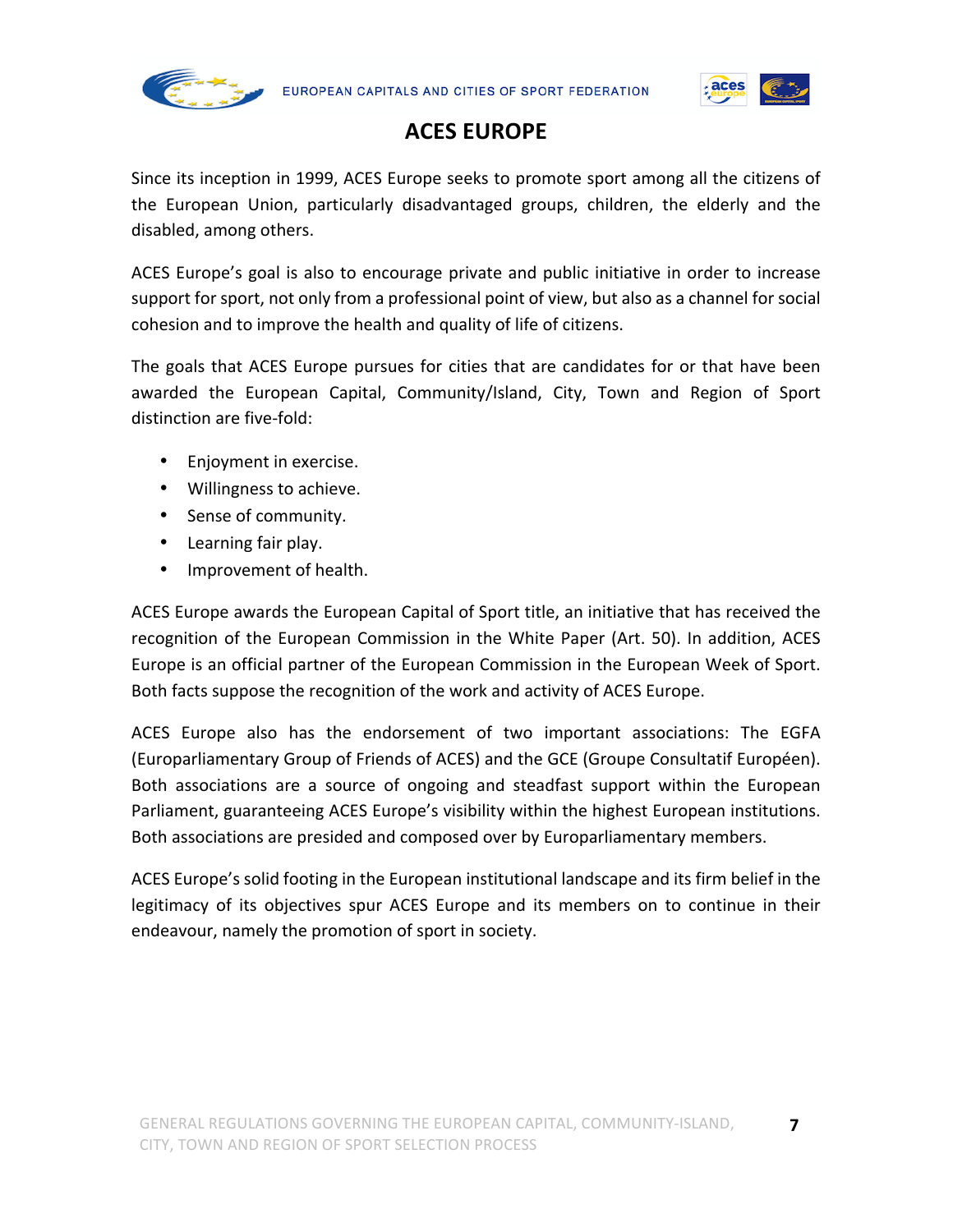



### **TITLE** I

### **GENERAL PROVISIONS**

### Article 1. Scope of application.

These Regulations constitute the legal framework of reference for the members of ACES Europe's Evaluation Committees and the representatives of cities submitting their candidature for any of the awards. They aim to serve as guidelines for members of the Evaluation Committees, the participating cities and any person interested in learning about the European Capital/Community-Island/City/Town/Region of Sport selection process.

**Important: specific requirements for European Community/City/Town/Region of Sport** This Regulation establishes the rules applicable to the European Capital/Community-Island/City/Town/Region of Sport awards. Each of the articles refers, by default, to the awards of European Capital of Sport. However, in those articles where there is any particularity for the European Community-Island/City/Town/Region of Sport awards, the requirements for these awards are highlighted. Annex VIII shows a summary table with the main differences between the awards.

### **Article 2. Transparency.**

ACES Europe undertakes to run its activities clearly and responsibly, at all times exercising transparency and diligence, respecting the prevailing data protection laws of each country and providing truthful information to the following recipients:

- a) The public authorities.
- b) Members of the Evaluation Committees.
- c) Society at large, as both recipient and beneficiary of ACES Europe's activities.

### **Article 3. Public disclosures.**

ACES Europe will keep the interested parties informed of its activities through its website, to which it will periodically upload information on events, initiatives, agreements, activities and other relevant information related to its activity. This Regulation shall be publicly available for consultation by anyone who may be of interest. The official language of ACES Europe is English, so that all documentation, information or official communications will be performed in that language.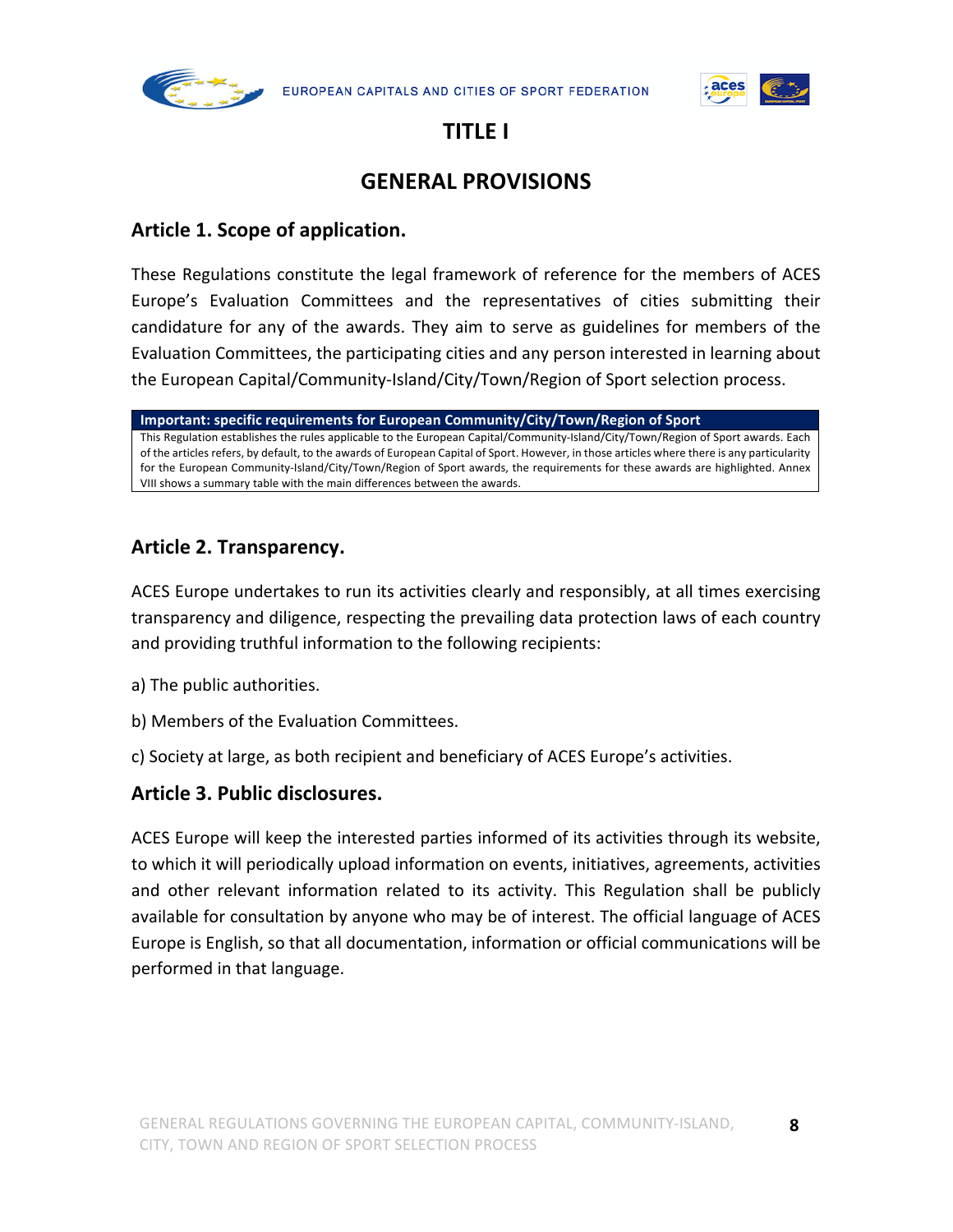





### **TITLE II**

## LEGISLATION APPLICABLE TO THE EUROPEAN **CAPITAL/COMMUNITY-ISLAND/CITY/TOWN/REGION OF SPORT SELECTION PROCESS.**

### Article 4. Knowledge of and adherence to these Regulations.

1. All persons forming part of the Evaluation Committees for the municipalities submitting their candidatures for any of the distinctions awarded by ACES Europe must formally declare explicit knowledge of these Regulations.

2. Adherence to these Regulations shall entail compliance with all of the paragraphs included therein, and knowledge thereof shall be evidenced by signing the form attached as Appendix III to this document.

### Article 5. The voting process.

The voting process is the act that marks the conclusion on of the visits and decides the awarded municipalities. The importance of this act makes it necessary to draw up an independent set of rules to regulate it. Appendix II to these Regulations sets out a detailed explanation of the voting process and is made available for public consultation when the interested parties deem it appropriate. All members of the Evaluation Committees must have knowledge of these regulations.

### **Article 6. Eligibility criteria.**

ACES Europe's eligibility criteria provide the basis for evaluating European Capital/Community-Island/City/Town/Region of Sport candidates. Evaluation Committee members assess the cities they visit on the basis of their degree of compliance with these criteria. These ten criteria address all aspects of sport in the cities. They are available for public consultation to any interested party as Appendix VII to these Regulations.

### Article 7. About future amendments to this Regulation.

If this Regulation needs to adapt some of its contents to the requirements of the election process of the European Capital/Community-Island/City/Town/Region of Sport, changes will be made by the ACES Europe Board. Successive developments will be recorded on the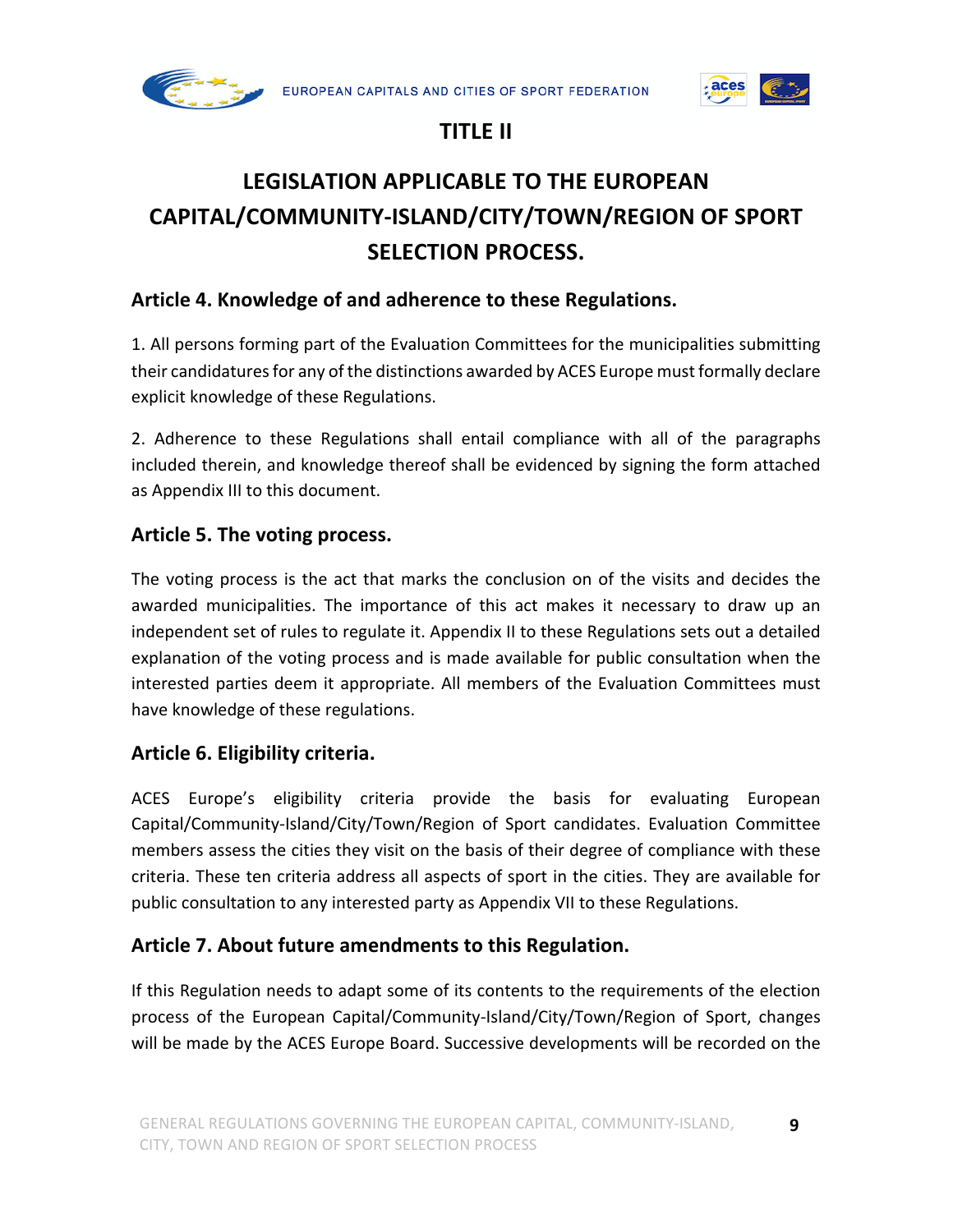



second page, where the date of the change and a brief summary of the main issues adapted will be presented.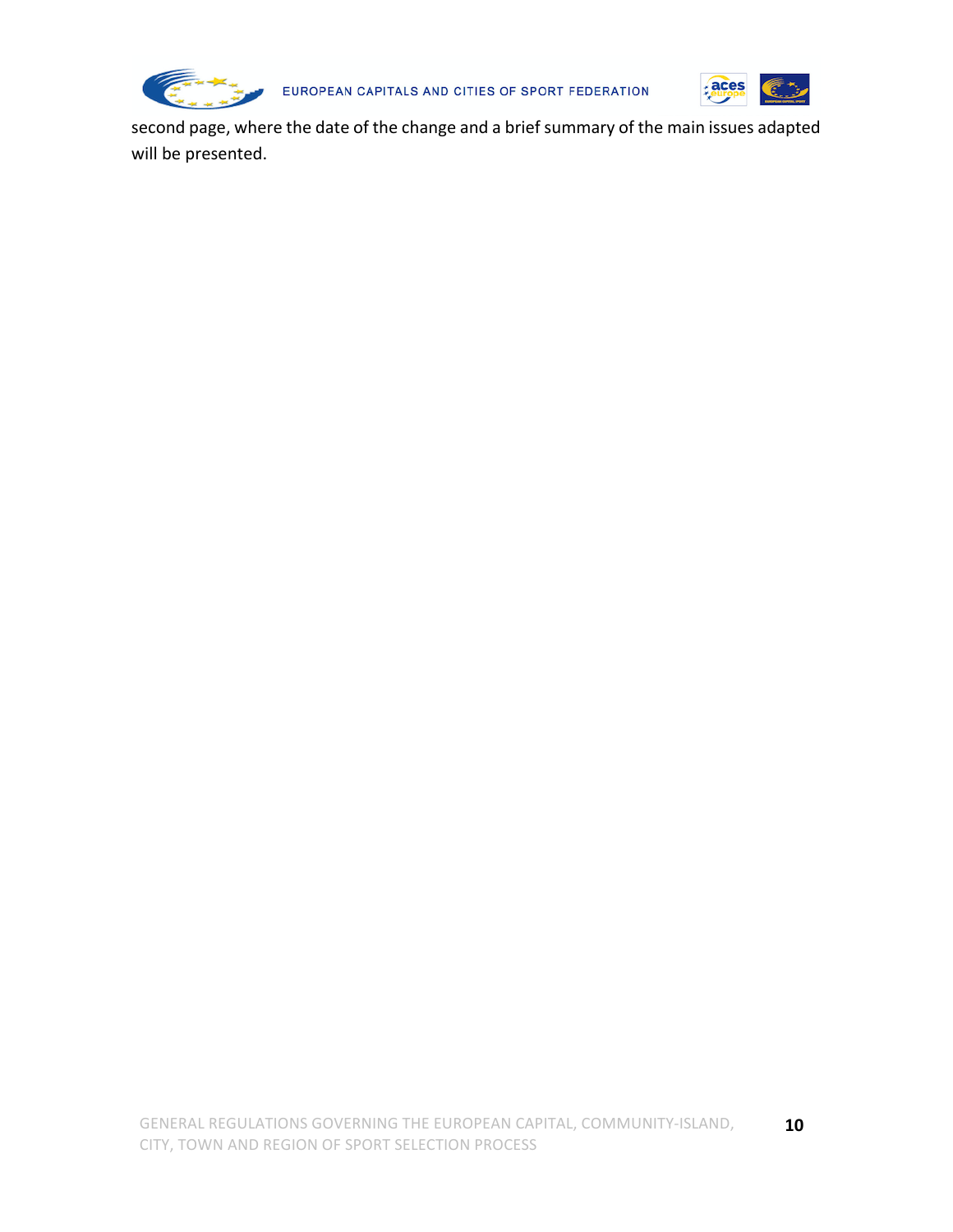



### **TITLE III**

### **THE EVALUATION COMMITTEE**

### Article 8. Composition of the Evaluation Committee.

1. Number of Evaluation Committee members. The Evaluation Committees of the European Capital of Sport candidate cities shall comprise no fewer than 7 and no more than 9 members. 

**Specific requirements for Communities/Cities/Towns/Regions for article 8.1** For evaluation of Communities-Island, evaluation committees shall consist of a minimum of 3 and a maximum of 6 members. For evaluation of Cities, evaluation committees shall consist of a minimum of 3 and a maximum of 6 members. For evaluation of Cities, evaluation committees shall consist of a minimum of 3 and a maximum of 5 members. For evaluation of Regions, evaluation committees shall consist a minimum of 5 and a maximum of 7 members.

2. Members of Evaluation Committees of two cities competing for the European Capital of Sport award. At least 40% of the members of the Evaluation Committees of a city competing for the European Capital of Sport award in the same year shall visit both competing cities.

**Specific requirements for Communities/Cities/Towns for article 8.2** Communities-Island/Cities/Towns do not compete with each other, except that they do two communities or municipalities in the same province. In this case, the number of members of the Evaluation Committee to participate in both visits will be 50%.

### Article 9. Evaluation Committee membership criteria.

Evaluation Committee members must have proven experience in the field of sport, whether in the public domain or in private enterprise. This experience may be accredited through professional experience in a public post in town/city councils or other national or international public or private bodies, membership of associations linked to the world of sport, professional involvement in companies related with sport, or the professional practice of a sporting discipline, at present or in the past.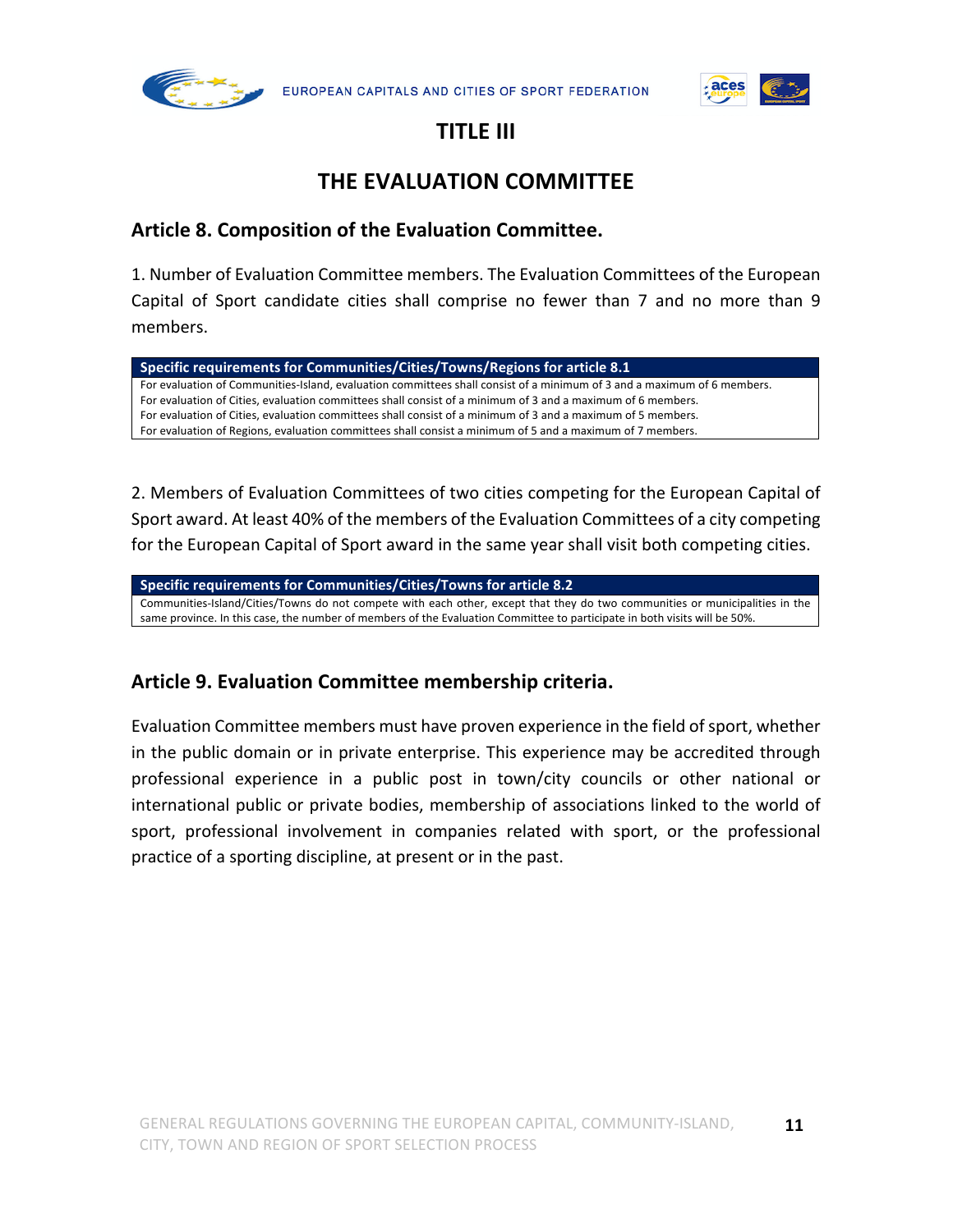EUROPEAN CAPITALS AND CITIES OF SPORT FEDERATION





### **TITLE IV**

### **EVALUATION COMMITTEE MEMBERS**

### Article 10. Selection of Evaluation Committee members.

Selection of Evaluation Committee members shall be carried out by the ACES Europe Board based on subjective criteria while seeking a diversity of profiles and minimizing the possibility of conflict of interest. This serves to strengthen the objective nature of the evaluation process.

### Article 11. Criteria for exercising voting rights.

1. In order to be able to exercise their right to vote, each Evaluation Committee member must be free of any of the conflicts of interest included in article 12 of these Regulations.

2. Exercising the right to vote requires having full knowledge of what is being evaluated. Therefore, in order for Committee members to be able to exercise their right to vote, they must be present at all acts held during the main days (Friday and Saturday) of the visits to the cities competing for European Capital of Sport. The particulars of the visits to the candidate cities are set out in Appendix I to these Regulations.

3. In order to be able to exercise their voting rights, all Committee members must have confirmed their adherence to these Regulations by completing Appendix III.

### Article 12. Conflicts of interest. Situations that might constitute a conflict of **interest.**

1. Evaluation Committee members must carry out their duties in good faith, guided solely by the purpose and objectives implicit in their membership of the Committee, namely to select the municipality with sufficient merits to be designated the European Capital/Community-Island/City/Town/Region of Sport. At all times they shall undertake to avoid situations that could give rise to a conflict of interest.

2. Evaluation Committee members must at all times avoid using the capacity afforded them for the performance of their duties to obtain any personal benefit.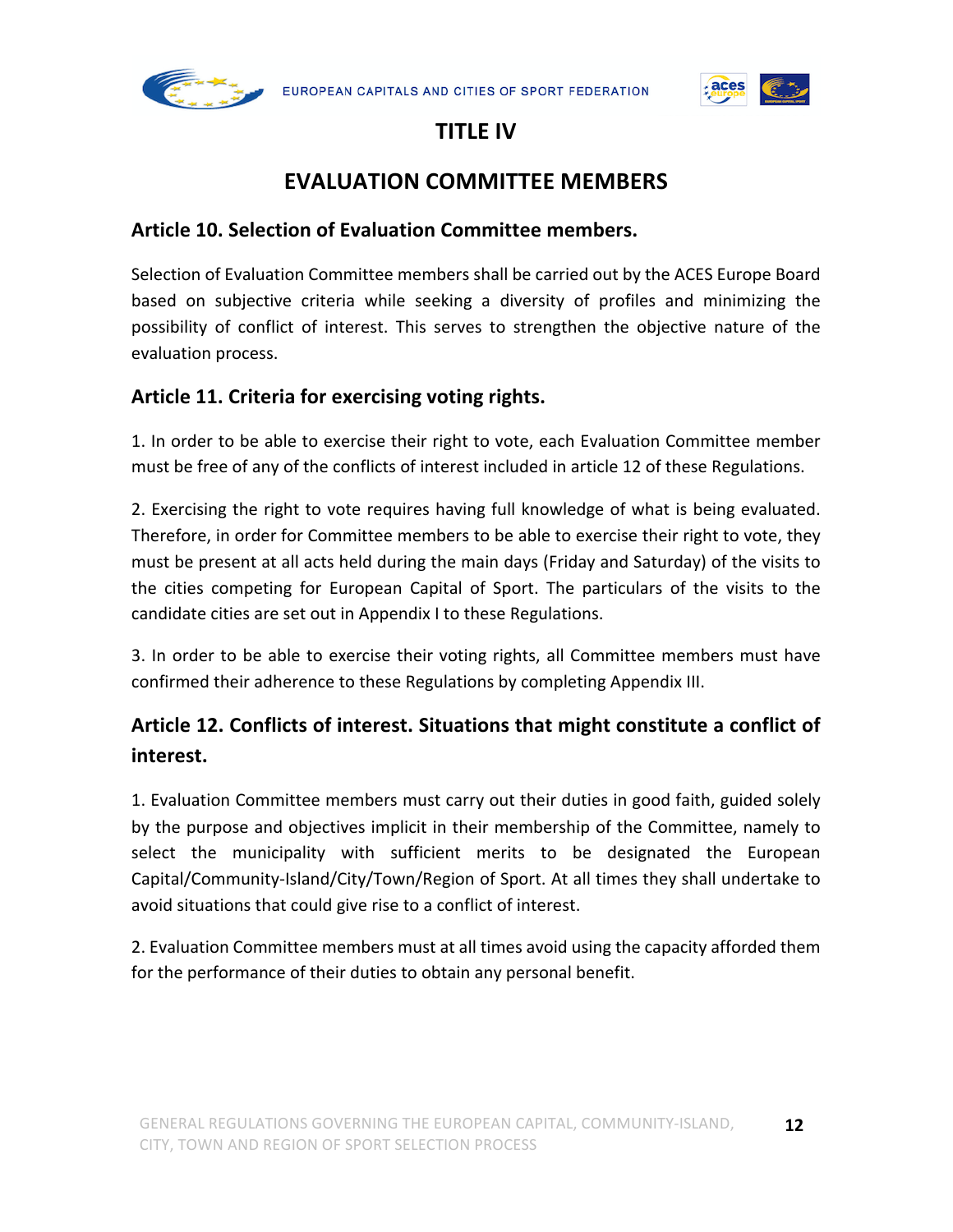



3. A conflict of interest could exist when members of the Evaluation Committee have some type of personal<sup>3</sup> or asset-based relationship that might in some way influence their objectivity when exercising their right to vote in their capacity as Committee members, that is, by assigning a rating to the candidate municipality.

4. The delivery of any gifts, services or other benefits by a person or institution related directly or indirectly with the municipality presenting its candidature that might undermine the objectivity of any Evaluation Committee member constitutes a potential conflict of interest. Members of the Evaluation Committee may not accept gifts from the candidate city in excess of an estimated value of  $£100$ .

5. Other situations that could give rise to a conflict of interest are as follows:

a) Being of the same nationality as the city being evaluated.

b) Belonging to an ACES Europe delegation to which the city being evaluated is inscribed, irrespective of the nationality of the candidate city.

c) Having an economic or personal interest beyond that afforded by ACES Europe.

| <b>Specific requirements for Communities/Cities/Towns/Regions for article 12.5</b>                                      |
|-------------------------------------------------------------------------------------------------------------------------|
| In the case of the Evaluation Committees for Communities-Island/Cities/Towns/Regions having the same nationality as the |
| municipality evaluated is not considered a conflict of interest.                                                        |

### Article 13. Conflicts of interest. Criterion for taking action.

In the event of a conflict of interest, the Evaluation Committee member affected shall be bound by a duty to notify said circumstance to the ACES Europe Board and abstain at all times from intervening or participating, directly or indirectly, in the resolutions or decisions adopted by the latter, particularly with respect to voting of the candidate municipality.

### Article 14. Duty of secrecy and confidentiality.

 $\overline{a}$ 

1. Evaluation Committee members shall at all times exercise prudence commensurate to their position in connection with the duty of secrecy and confidentiality. Therefore, the secrecy of deliberations and opinions, whether own or otherwise, arising during the candidate city evaluation process, shall be required to be preserved at all times.

 $3$  A personal conflict of interest is a situation in which the private interests of one person, as external professional relationships or personal financial assets, interfere or can be understood to interfere with the performance of duties as a member of the Evaluation Committee.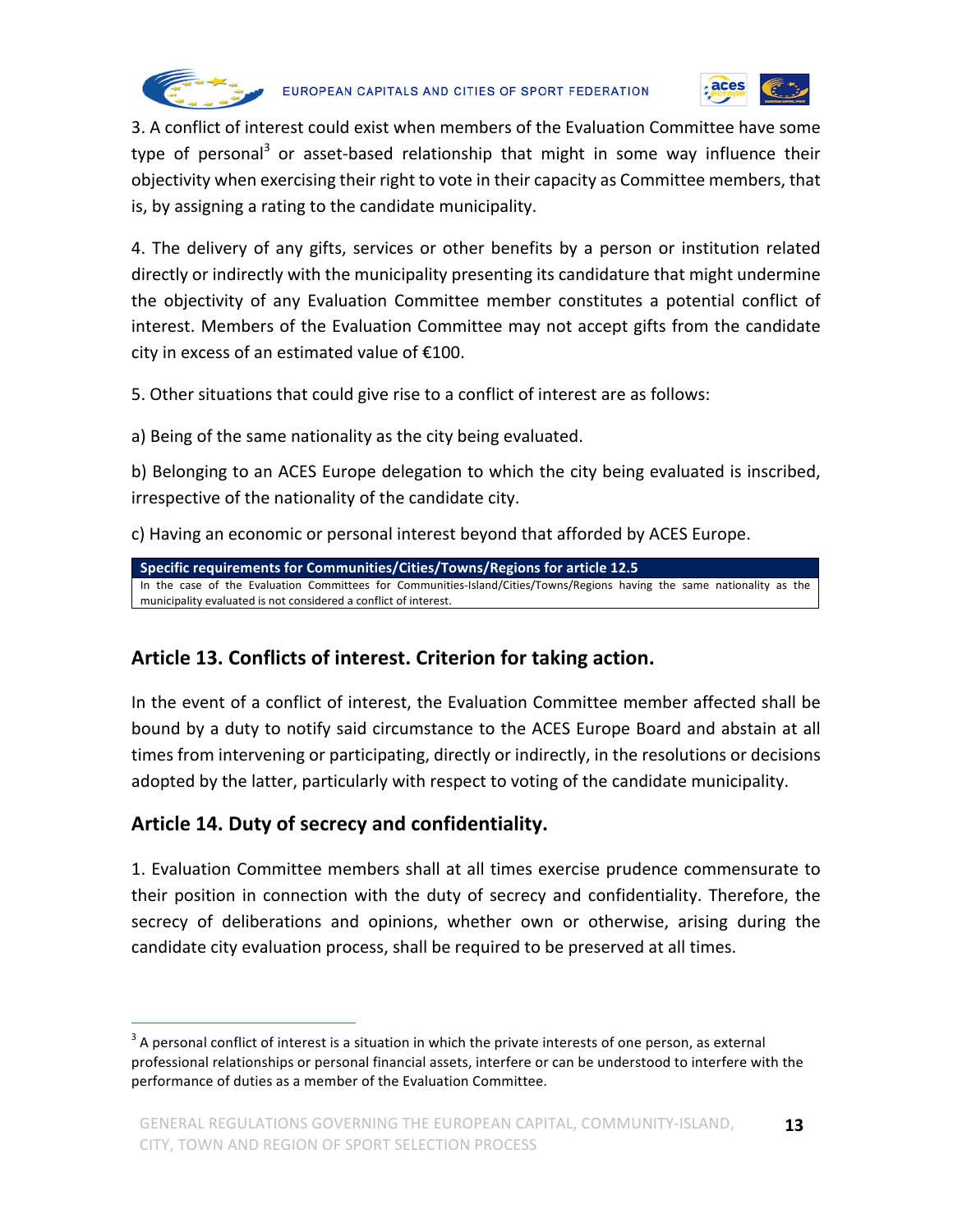

EUROPEAN CAPITALS AND CITIES OF SPORT FEDERATION



2. The duty of secrecy and confidentiality must be observed even after the process for the evaluation of the candidate cities has concluded and the award has been given. The duty of secrecy and confidentiality shall also continue to be observed, even after a Committee member's contractual relationship with ACES Europe ends.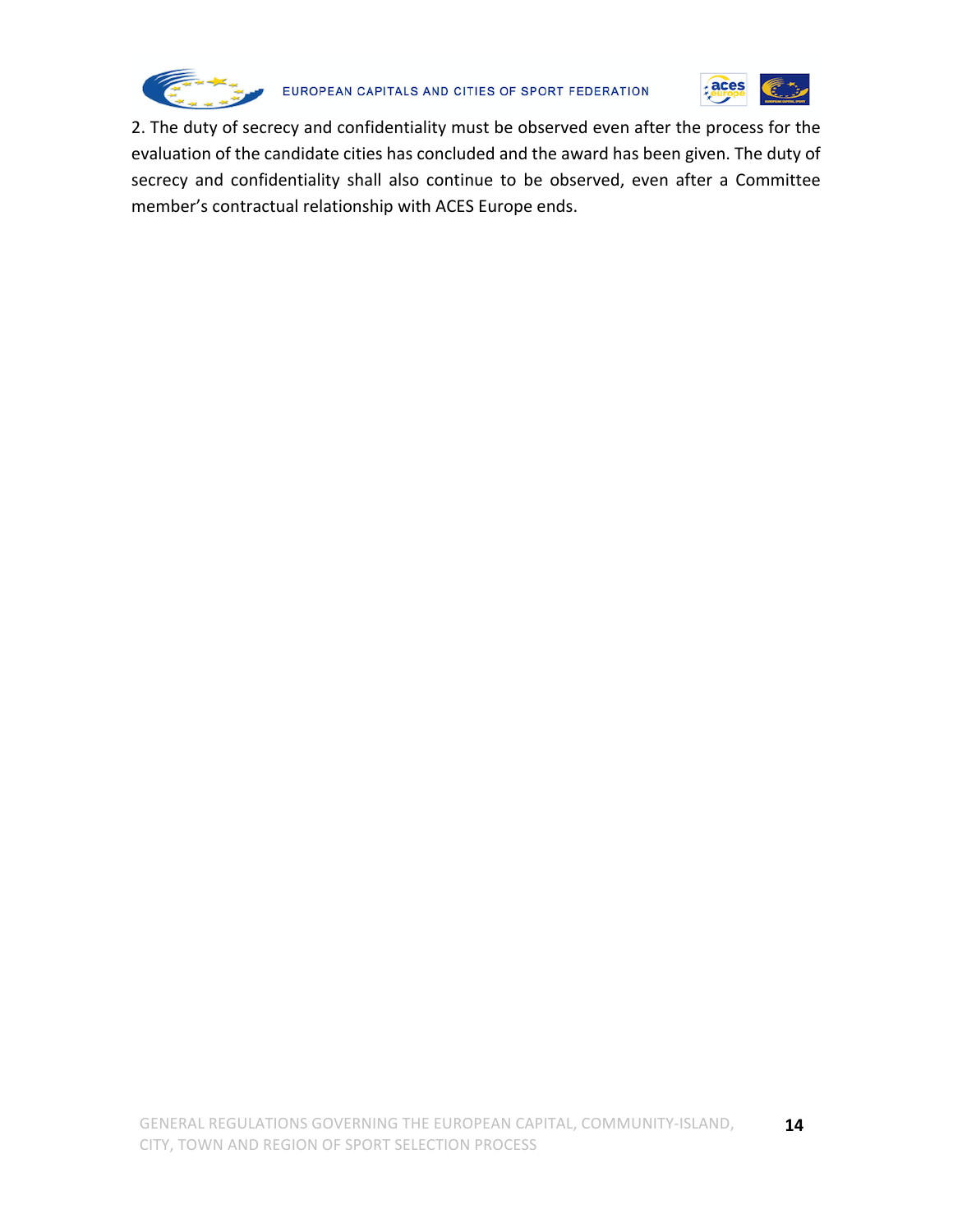



### **TITLE V**

### **THE CANDIDATE CITY**

### Article 15. Steps for the presentation of the candidature.

The submission of a candidature for European Capital of Sport will take the following steps:

1. Sending the letter from the mayor of the municipality, with its formal statement to present the candidature as European Capital of Sport. The deadline for sending this letter begins the day after the awards ceremony in November in Brussels, and ends on March  $30<sup>th</sup>$ of the following year. A maximum of five candidates, whose admission will be determined by order of receipt of the letter from the mayor, can present candidature for the European Capital of Sport award.

2. From April  $1^{st}$ , until June  $30^{th}$ , the candidate cities must prepare the bid file of the candidature (see Annex VI, guide the development of the bid file). It must be delivered to ACES Europe before June  $30<sup>th</sup>$ .

3. Based on the strength perceived from the bid file of the candidature, ACES Europe through an external party, will decide which two candidates compete for the award. This communication will take place on July  $31<sup>st</sup>$ .

- 4. Visits to the candidate cities will take place during the month of October.
- 5. Winners will be officially announced at the annual gala in Brussels, in November.

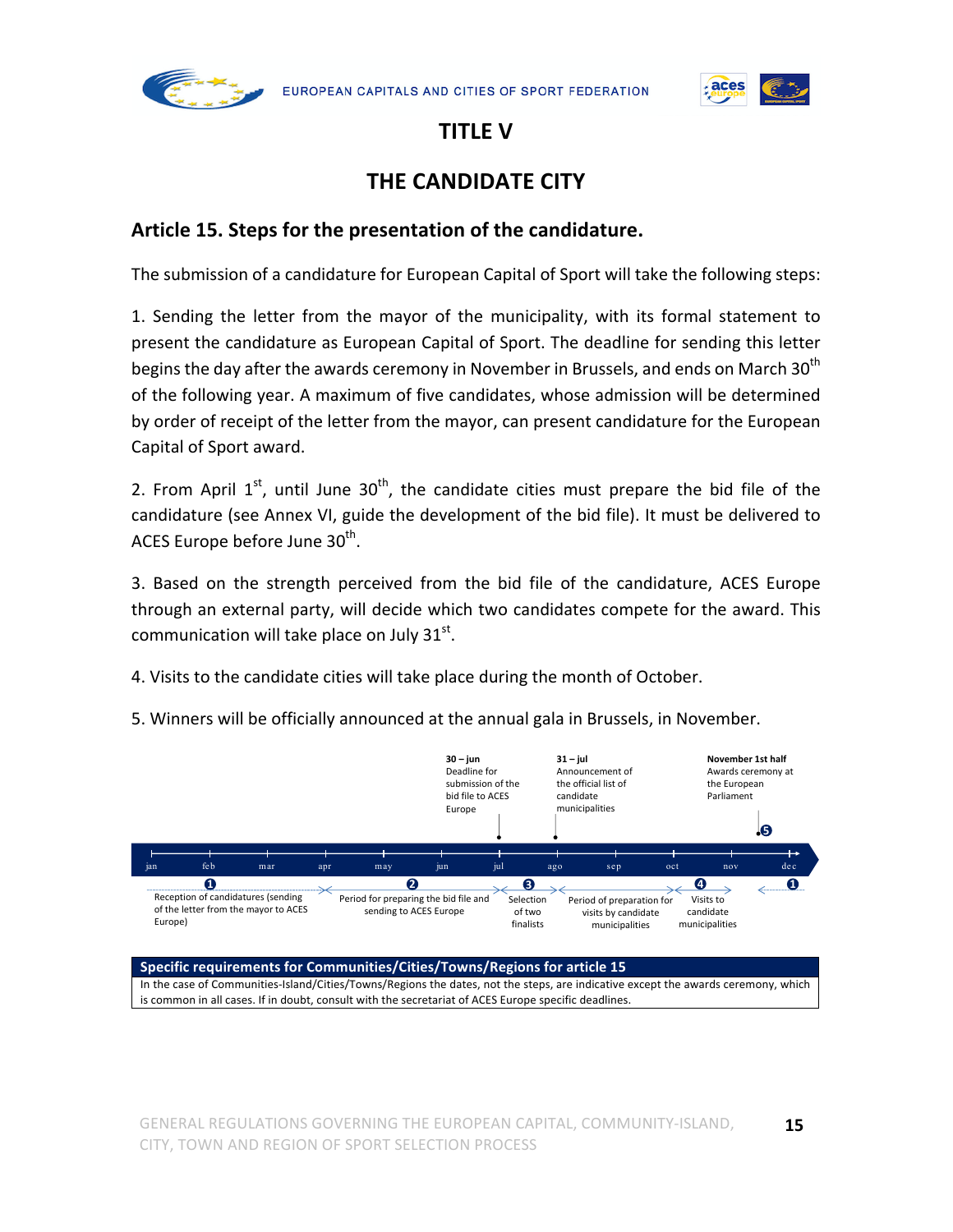



### Article 16. Criteria for submitting candidatures for the European Capital/Community-Island/City/Town/Region of Sport designation.

1. A municipality may present its candidature as European Capital of Sport provided it meets any of the following criteria:

- It has an official population of 500,000 or more inhabitants.
- It is the capital of a country in the European continent.

| Specific requirements for Communities/Cities/Towns/Regions for article 16.1                                                         |
|-------------------------------------------------------------------------------------------------------------------------------------|
| The requirements to be European Community of Sport shall consist of minimum of three municipalities (two if they are from different |
| countries) and having censured together between 25,000 and 499,999 inhabitants. For the European Island of Sport there is no        |
| limitation in terms of inhabitants.                                                                                                 |
| The requirement to be European City of Sport is having censured a population between 25,000 and 499,999 inhabitants.                |

The requirement to be European Town of Sport is having censured a population between 1 and 24,999 inhabitants.

#### 2. Two cities from the same country may not compete against each other for the European Capital of Sport award.

| Specific requirements for Communities/Cities/Towns/Regions for article 16.2                                                        |
|------------------------------------------------------------------------------------------------------------------------------------|
| Two municipalities in the same province cannot compete for the award of Community-Island/City/Villa European Sport. The maximum    |
| number of Communities-Island/Cities/Towns by country is available in Appendix VII to Regulation.                                   |
| Two Regions from the same country can not compete for the title. Just one Region per country and following order of arrival of the |
| Letter of Intention.                                                                                                               |

### Article 17. Adherence to these Regulations.

1. At least one official representative of the European Capital/Community-Island/City/Town/Region of Sport candidate municipality must confirm explicit formal knowledge of these Regulations through his or her adherence thereto.

2. Adherence to these Regulations will imply compliance with all of the sections contained therein, and knowledge thereof shall be evidenced by signing the form attached as Appendix IV to this document.

### Article 18. Visits to candidate municipalities.

1. A standard protocol will be followed during visits to European Capital/Community-Island/City/Town/Region of Sport candidate municipalities. It covers both obligatory aspects and recommendations and has been developed to enable Evaluation Committee members to become informed on all aspects of sport in the municipalities visited. This protocol is set out in Appendix I to these Regulations and the persons responsible for the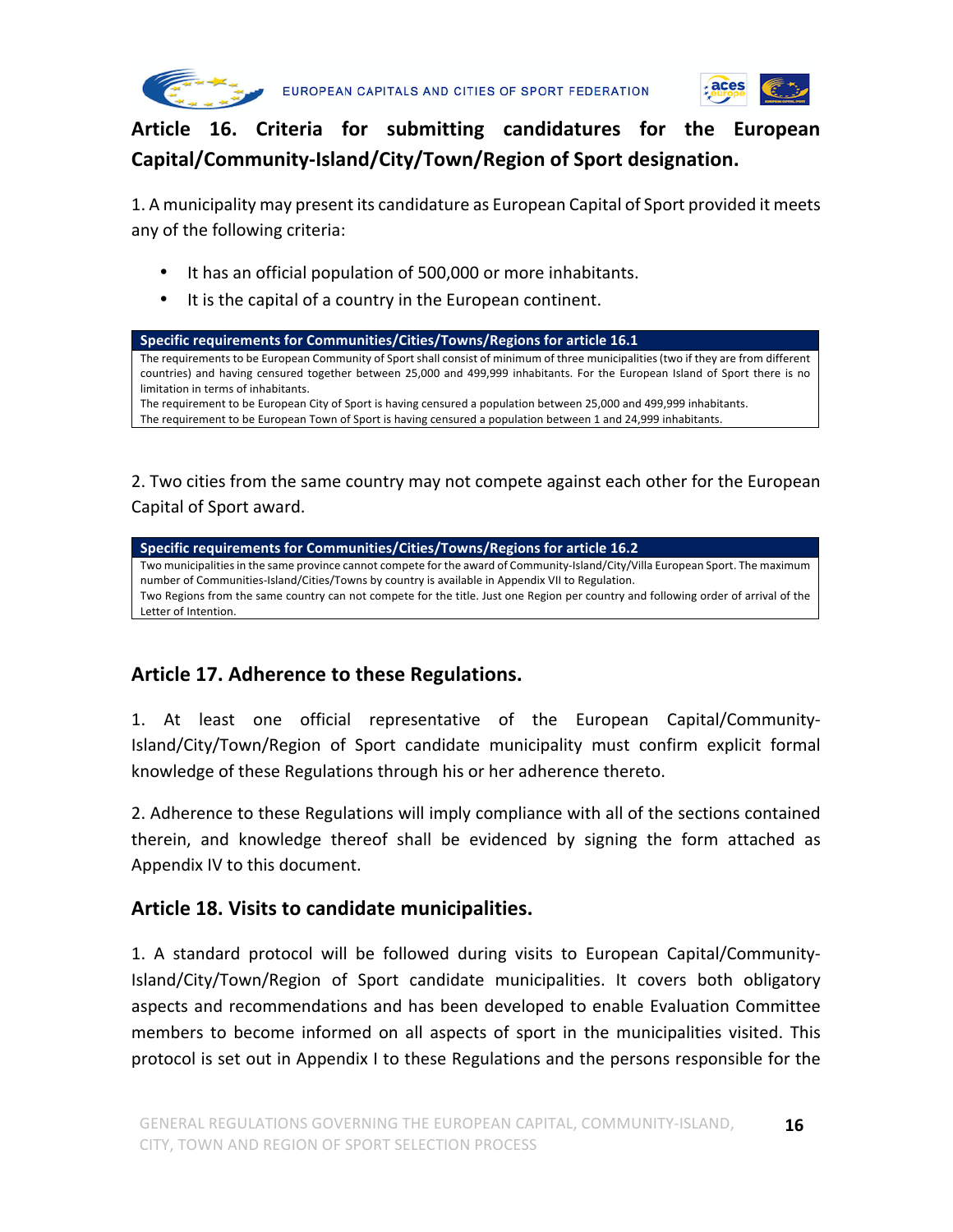



candidate cities must know it in order to design a programme for the visit that will enable Committee members to learn about the city's merits in the field of sport.

2. The visits to facilities will be decided jointly ACES Europe Board and the organization of the candidature. Therefore, ACES Europe Board decide, after consultation with the members of the Evaluation Committee, three facilities to visit, the remainder of views decided by the organization. Such communication shall be made at least one month before the scheduled date of the visit.

**Specific requirements for Communities/Cities/Towns/Regions for article 18.2** For Communities-Island/Cities/Towns/Regions, ACES Europe Board will request the visit to a facility, being the remainder decided by the organization of the municipality.

### Article 19. Candidature bid file.

European Capital of Sport candidate cities must, as part of their candidature, provide ACES Europe with a bid file containing the answers to the questions included in the guidance for the development of the bid file (see Appendix VI).

### Article 20. City hospitality.

To avoid the possibility of a conflict of interest among Evaluation Committee members (see article 12 of these Regulations), visits to the candidate cities shall be organised so as to avoid the presentation of gifts that might to some degree undermine the objectivity and independence of Committee members. Therefore, these Regulations stipulate that the organising municipality may not make gifts to Evaluation Committee members exceeding an estimated value of €100.

The costs of accommodation, meals and travel costs (by plane, train, car or any other type of transport to reach the candidate location) are covered by the candidate cities to all members of the Evaluation Committee.

### Article 21. Candidatures for more than one award.

1. European Capital/Community-Island/City/Town/Region of Sport candidates not awarded the distinction may submit a new application for the award as from the year following the presentation of their first candidature. Municipalities may submit their candidature to each of the awards a maximum of two times.

2. Municipalities that due to their demographics are eligible for more than one award may submit their candidature whenever they deem fit, although they must bear in mind that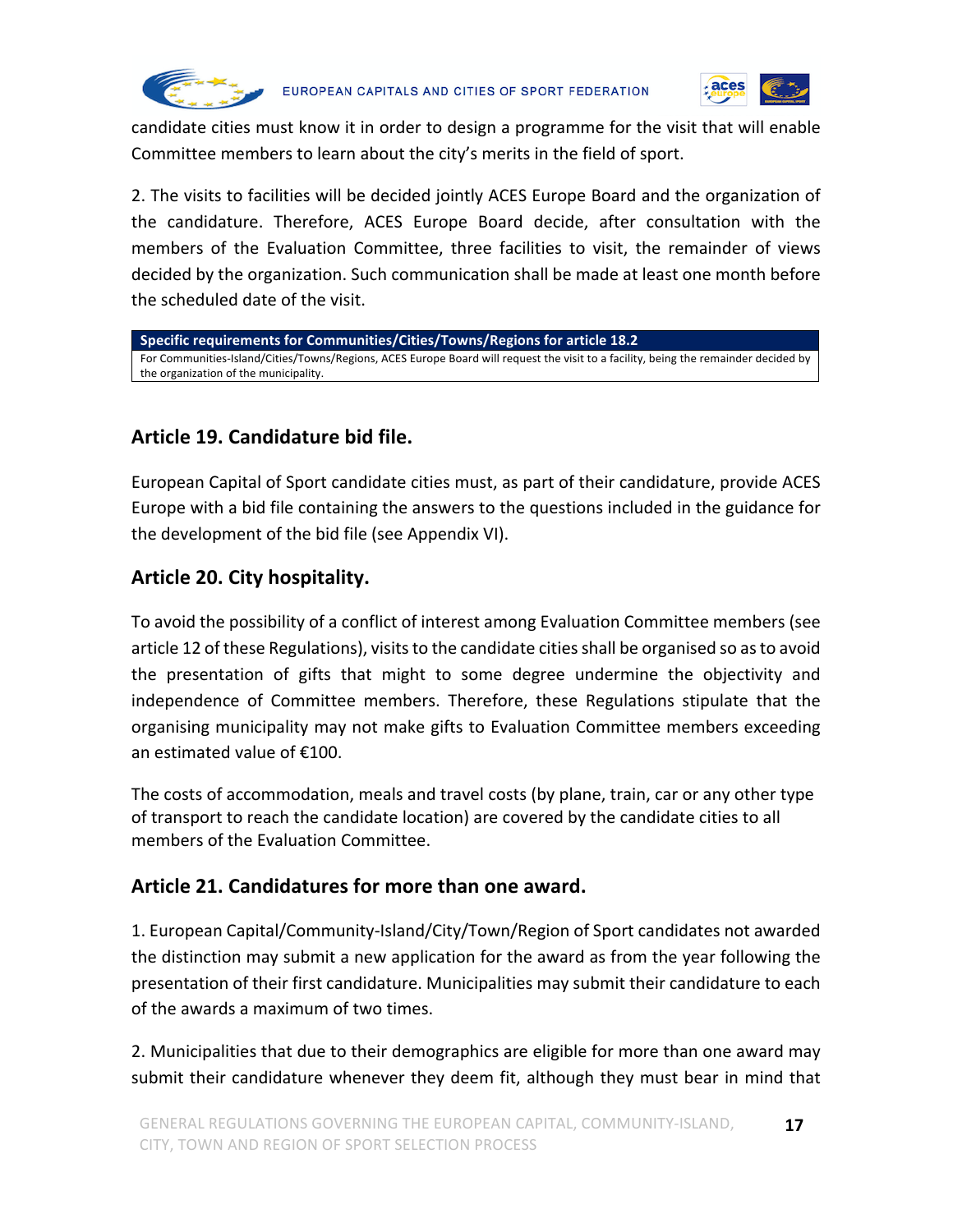



their candidatures may not be presented simultaneously but rather must be submitted in different years.

3. Winners of the European Capital of Sport award may not submit further candidatures for this distinction in a minimum term of 10 years.

### Article 22. Payment of the application fee for candidate cities.

1. Cities wishing to apply for the European Capital of Sport award must submit payment of a fee of €12.000 to ACES Europe. This fee must be delivered once in order to formalize the candidatures before the start of visits.

| Specific requirements for Communities/Cities/Towns/Regions for article 18.2                                                                              |
|----------------------------------------------------------------------------------------------------------------------------------------------------------|
| The amount of the fee Cities will be €2.350. Communities: City Leader 1.350€ and 1.000€ for rest of each municipality (2.350€ per                        |
| whole country as one candidate and image rights as a City). Island with more than 500,000 inhabitants same conditions as European                        |
| Capital of Sport (fee + image rights). For an Island with less than 500.000 inhabitants, the fee will be $\epsilon$ 1.000 per municipality.              |
| The amount of the fee for Towns will be 1.000.                                                                                                           |
| The amount of the fee for Regions will be $\epsilon$ 12,000 for regions consisting of more than 100 municipalities and $\epsilon$ 6,000 for regions with |
| less than 100 municipalities.                                                                                                                            |

1.1. From July 1, 2019 value added tax (VAT) will be applied to all invoices if the tax is applicable according to Art. 44 Directive 2006/112/EC.

1.1.1.Belgian candidates are obliged to pay 21% VAT.

1.1.2. Other EU candidates must have a valid VAT number as per the VIES VAT number validation website (http://ec.europa.eu/taxation\_customs/vies/vatRequest.html) Those with a valid EU VAT number, need to cite "VAT reverse charge" according to Art. 44 Directive 2006/112/EC. EU candidates with an invalid EU VAT number are liable to pay 21% of VAT.

1.1.3. Non-EU candidates must pay 21% VAT on the registration fees and no VAT on image rights. For the exemption from VAT on image rights, candidates need to cite "no VAT applies  $-$  Art. 59 Directive 2006/112/EC".

1.1.4. The above conditions also apply to Art. 26.4.

2. Once started the process of submitting the application, after sending the letter from the Mayor to ACES Europe, cities are committed to completing the whole process which involves the submission of the application, which concludes with the visit of the Committee members and the awards ceremony.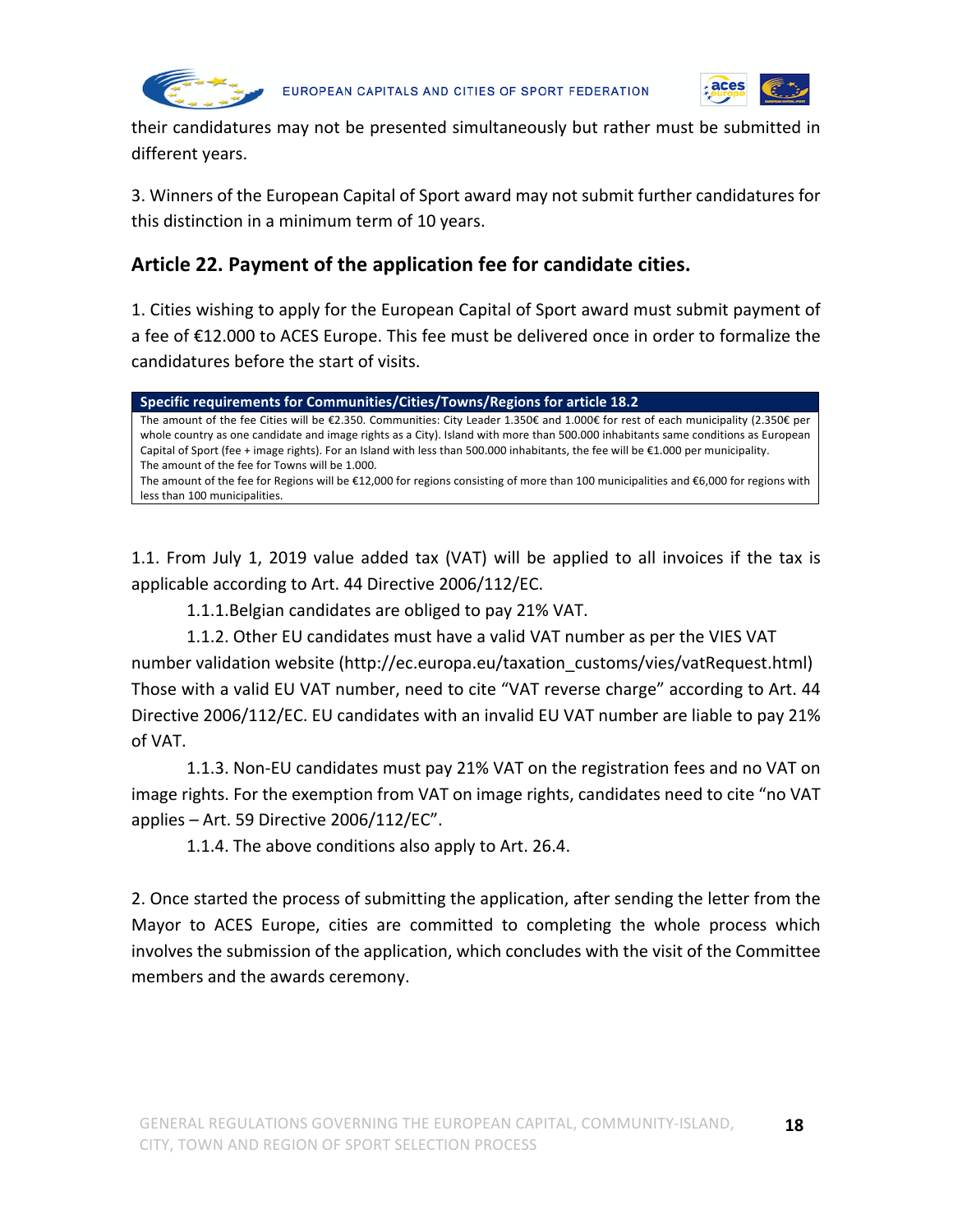



### **TITLE VI**

### **THE AWARD**

### Article 23. Procedure for granting of the award.

1. The European Capital/Community-Island/City/Town/Region of Sport distinction shall be awarded once the scores assigned by the members of the Evaluation Committee for each of the eligibility criteria after the voting process carried out during the visit. Article 6 of these Regulations refers to voting procedure, which is available as Appendix II thereto.

2. In the event of a difference equal to or less than two and a half  $(2,5)$  points (out of 100) during the evaluation of the candidature after the votation carried out by the members of the Committee, and always considering fulfilment of other conditions, the city with the lowest score can directly obtain the award of European Capital of Sport for next available year, if there is unanimity among the members of the Committee and after the approval of the Board. In the case where the difference between the finalists is more than two and a half (2,5) points (out of 100), the ACES Europe Board may also decide to award the city with the lower score the title of European Capital of Sport with the approval of the Evaluation Committee.

**Specific requirements for Communities/Cities/Towns for article 23.2** This clause may be applied for Communities-Island/Cities/Towns whenever there is competition for the award between municipalities in the same province.

### Article 24. Official designation of winning cities.

1. The official designation of European Capital/Community/City/Town/Region of Sport will take place during the annual gala held at the European Parliament in Brussels.

2. For purposes of organisation, cities competing for the European Capital/Community-Island/City/Town/Region of Sport award must by duly informed by the ACES Europe Board before the date of the official award ceremony gala held in European Parliament, of the results of the evaluation process by the respective Evaluation Committees.

### Article 25. Competing municipalities not awarded. Procedure to be followed.

Candidate municipalities that do not win the European Capital of Sport award shall be duly informed of the reasons for failing to do so. ACES Europe Board shall deliver a document to the municipalities that do not win the award informing them of their score and the main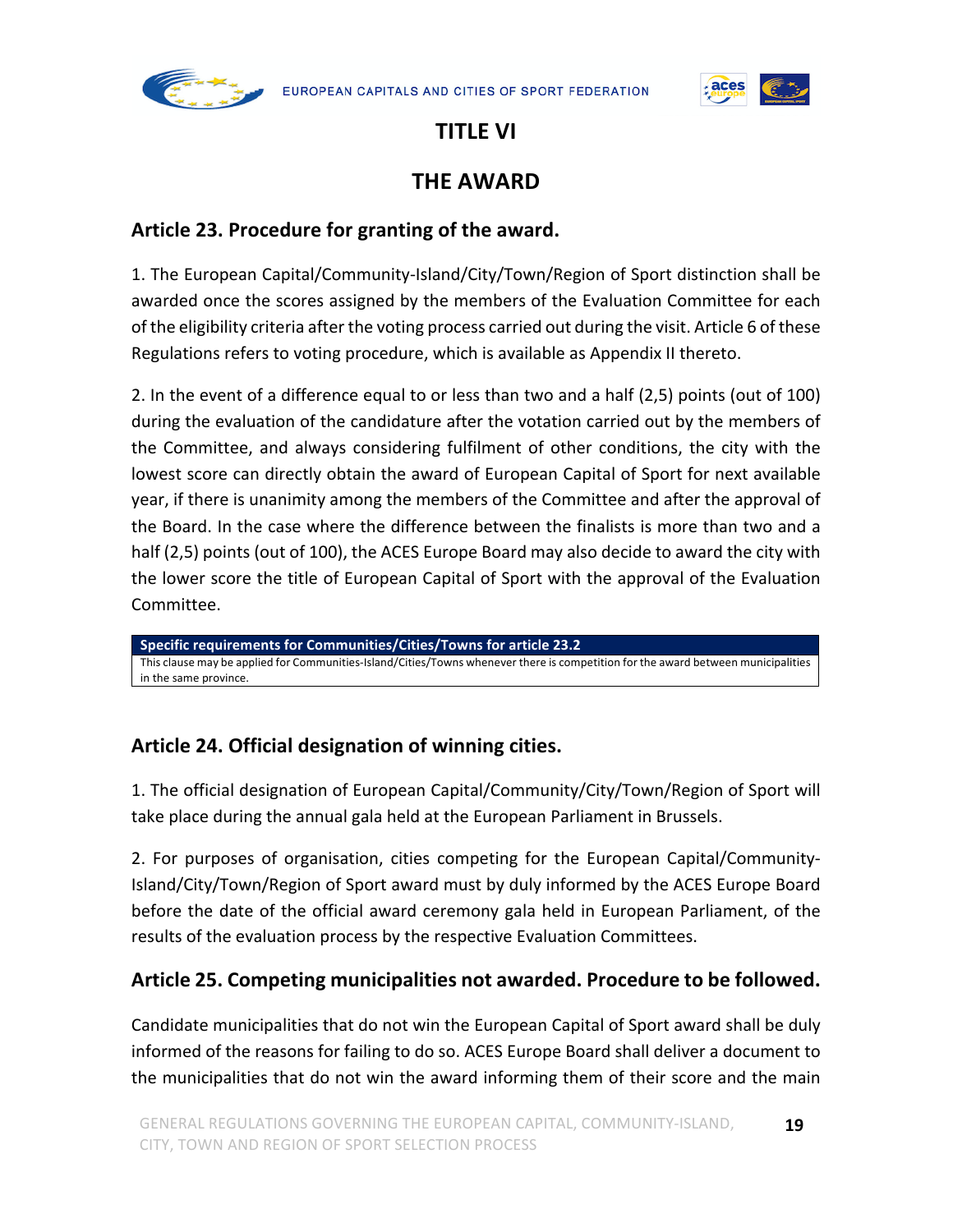



weaknesses observed in their candidature. The document shall be sent when notification of failure to win the award is submitted, that is, at least two weeks before the official award ceremony gala held at the European Parliament, as stipulated in article 24.

### Article 26. Obligations of the European Capitals of Sport towards ACES **Europe.**

1. Cities awarded the European Capital/Community-Island/City/Town/Region of Sport distinction must assume the responsibilities implicit in the recognition. Awarded municipalities undertake to comply with the policy program presented during the defense of the candidature through the implementation of actions and activities set including, at least, the commitment to celebrate a congress or international competition and promote sport among all levels of society. Municipalities awarded as European Capitals have to celebrate an International Summit/Congress, Cities/Regions/Communities awarded with one of our awards have to hold a local conference/workshop, and Towns/Islands need to present a program including more than 50 sport events/year.

2. Winning the European Capital/Community-Island/City/Town/Region of Sport award also entails the obligation to draw up a report of activities at the end of the year of tenure as the capital. This report must set out the activities, sporting events, legacy resulting from the award and main changes that have taken place in the municipality after a year as the European Capital of Sport. 

3. Awarded municipalities will be empowered, but not obliged, to propose a candidate municipality for European Capital/Community-Island/City/Town/Region of Sport award for next available year. The proposed municipality must be from a different country and meet the minimum requirements.

**Specific requirements for Communities/Cities/Towns for article 26.3** In the case of Communities-Island/Cities/Towns, the proposed municipality can be from the same country.

4. Candidate municipalities, when are declared winners of the title, will be required to sign a sponsorship agreement with ACES Europe for the image rights associated with the award. This agreement will determine the amount of sponsorship money and will vary depending on the size of the municipality and the type of award i.e. town, community, city and capital and the success of the sponsorship campaign. In any case this amount must not come from the treasury or municipal budgets (it would be paid in advance by treasury or municipal budgets and must be recovered by sponsors). It comes from local sponsors (4 maximum per city) that will put their logo below the label (Capital/City/Town/Community-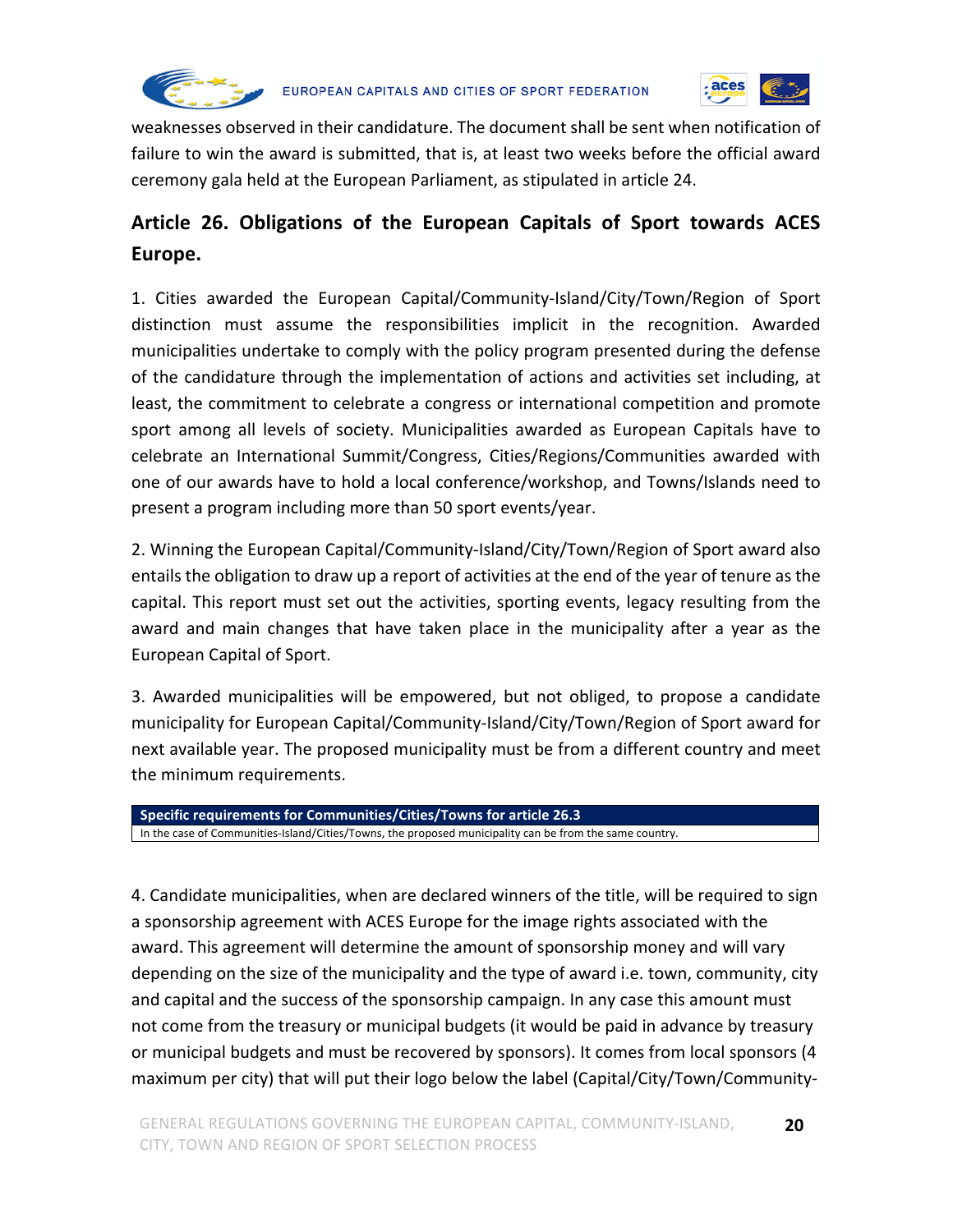



Island/Region) in all communications. This agreement, as well as the payment of the image rights, must be signed and paid before the Annual Awards Ceremony when the municipality will formally receive the award it has won.

| <b>SIZE</b>                | <b>IMAGE RIGTHS</b> |
|----------------------------|---------------------|
| CAPITAL-ISLAND +500k inh.  | 38.000€             |
| $100.000 + hb$             | 10.000€             |
| 50.000-99.999 hb           | 7.000€              |
| 25.000-49.999 hb           | 5.000€              |
| 20.000-24.999 hb           | 3.000 €             |
| 19.999-hb                  | 1.500€              |
| Region 100+ municipalities | 38.000€             |
| Region -100 municipalities | 19.000€             |

Amount of sponsorship. (See the chart).

- 4.1. Option B to cover image rights, from municipal budget following this chart:
- \* TOWNS: 3.000€
- \* CITIES AND COMMUNITIES: 10.000€
- \* CAPITALS: 38.0000€

Furthermore ACES Europe will assist the municipality with the branding of the municipality for the promotion of the award, this will require access to outdoor potential advertising sites. Through this agreement the promotion of local sponsors is guaranteed, both in the host municipality and throughout Europe, this gives viability to the both the public money of the municipality and the business plan of ACES Europe, based on the good governance project developed in 2014 at the request of the European Union under the according number EAC-2013-0379 . This agreement relies on a joint partnership approach between ACES Europe and the municipality and any monies raised will be from sponsors and partners. The municipality will not incur direct costs under this agreement other than the time and associated resources to deliver a successful joint partnership sponsorship, communication and promotional plan for the award.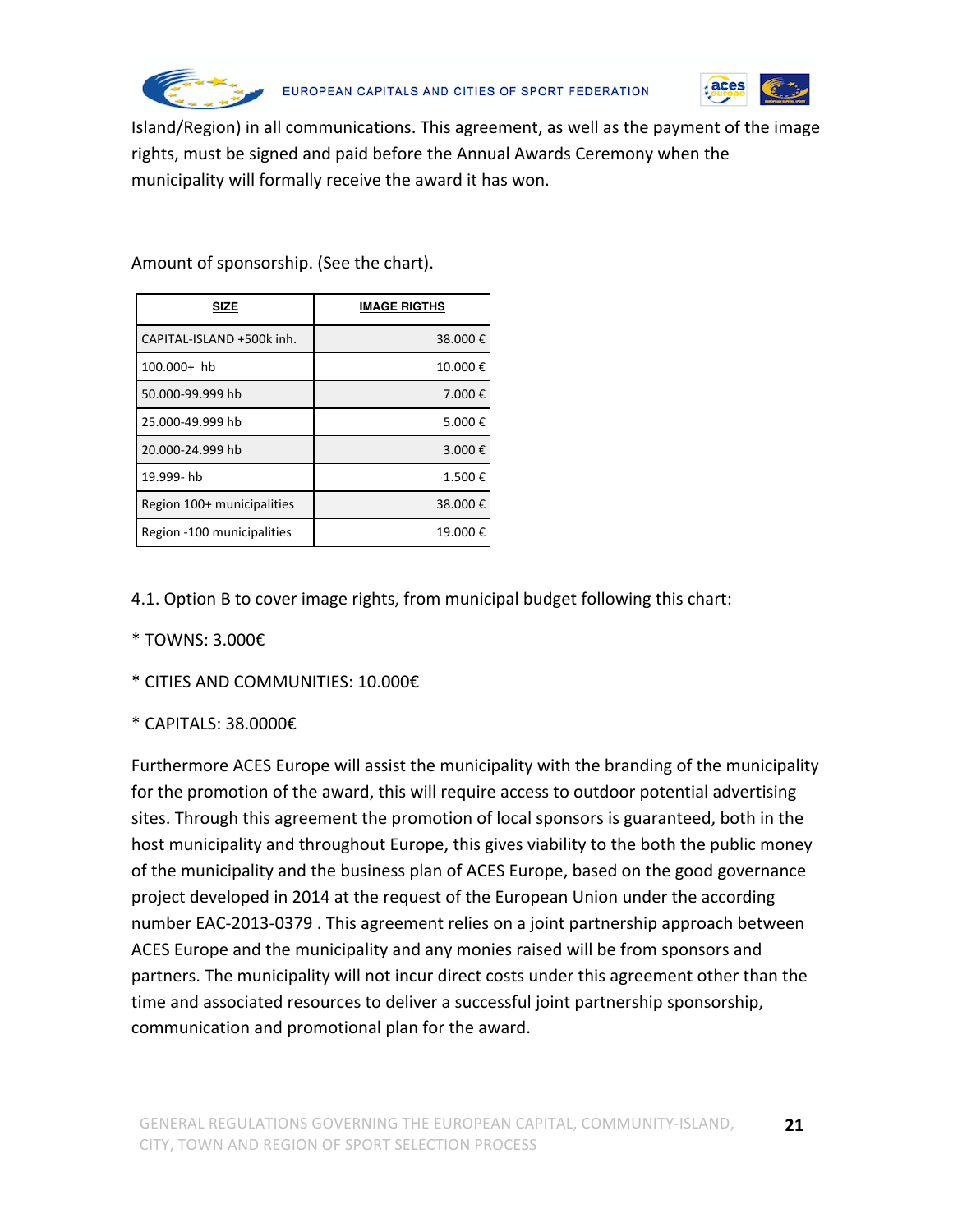



| <b>SIZE</b>                            | <b>OUTDOOR SPACES SQ</b><br><b>METERS</b> |
|----------------------------------------|-------------------------------------------|
| CAPITAL-ISLAND +500k inh<br>and Region | <b>500 SQUARE METERS</b>                  |
| 100.000+ hb                            | <b>200 SQUARE METERS</b>                  |
| 50.000-99.999 hb                       | <b>100 SQUARE METERS</b>                  |
| 25.000-49.999 hb                       | <b>70 SQUARE METERS</b>                   |
| 20.000-24.999 hb                       | <b>0 SQUARE METERS</b>                    |
| 19.999-hb                              | <b>0 SQUARE METERS</b>                    |

5. Establishment of a delegation of ACES Europe. The European Capital of Sports shall establish a delegation of ACES Europe in City Hall. It will involve the appointment of a responsible, whose mission will be to promote ACES Europe award nominations in the following years, and be part of the Evaluation Committees whenever circumstances permit. And the Mayor of the Capital will become automatically in Honorary President of ACES Europe for one year after the awarded year.

6. Municipalities awarded in accordance with the commitments made to each individual sponsor undertake to also recognize ACES Europe sponsors, giving them visibility into their communication channels, and insert their logos and graphic designs in all materials associated with the candidature and award.

7. See Article 22.1.1 for VAT rules applicable.

### Article 27. Procedure to be followed in the event of a breach of the **Regulations.**

1. If a breach of the rules set forth in these Regulations by a city designated as the European Capital/Community-Island/City/Town/Region of Sport is detected, the city shall be stripped of the award and any mention thereof in ACES Europe's official documentation and information shall be eliminated.

2. Breach of the rules set forth in these Regulations, particularly regarding to the completion of the process of presenting the candidature and in relation to the obligations of the European Capitals (Island with more than 500.000 inhabitants) of Sport regarding ACES Europe, will result in a financial penalty amounting to  $\epsilon$ 40,000 tax free.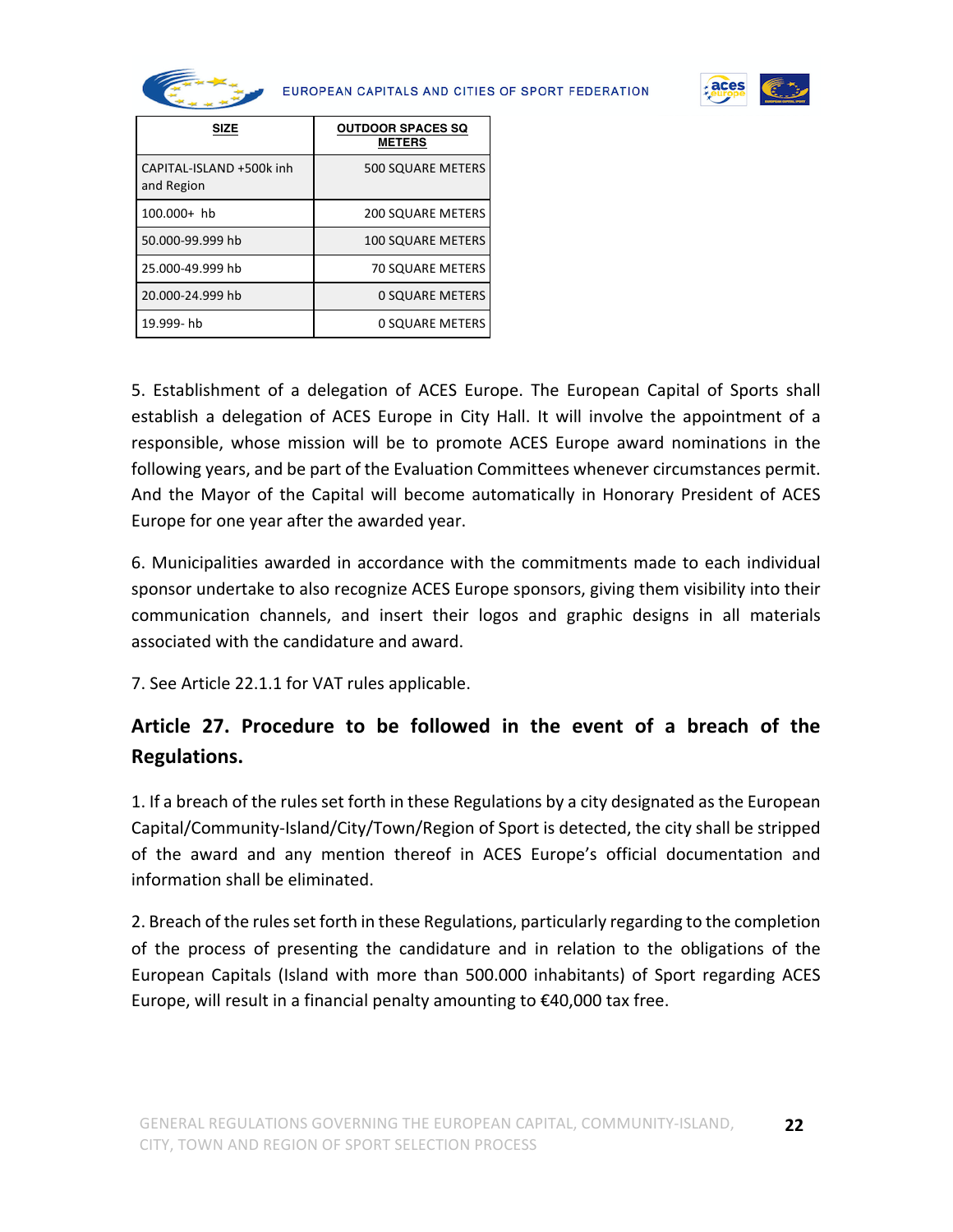



3. Cities that cannot attend to the Awards Ceremony in Brussels need to justify it and the approval of the Committee of Arbitration. If not, the not attendance to the Awards Ceremony is the same as refuse to the award with penalty.

**Specific requirements for Communities/Cities/Towns for article 27.2** In the case of Communities/Islands/Regions and Cities the amount of the penalty is €20,000 tax free. In the case of Towns the amount of the penalty is  $£10,000$  tax free.

### Article 28. Be connected.

To have a more active network with the former awarded cities, as optional, exist the possibility of being connected and taking part of the net with the new members by: 1.- Receiving last updates: congresses, activities, competitions, call of EU grant proposals... 2.- Right of continue using the label during coming years.

Annual Fee of:

- $*$  Towns: 500 $\epsilon$
- \* Cities and Communities/Islands/Regions: 1.000€
- \* Capitals: 2.000€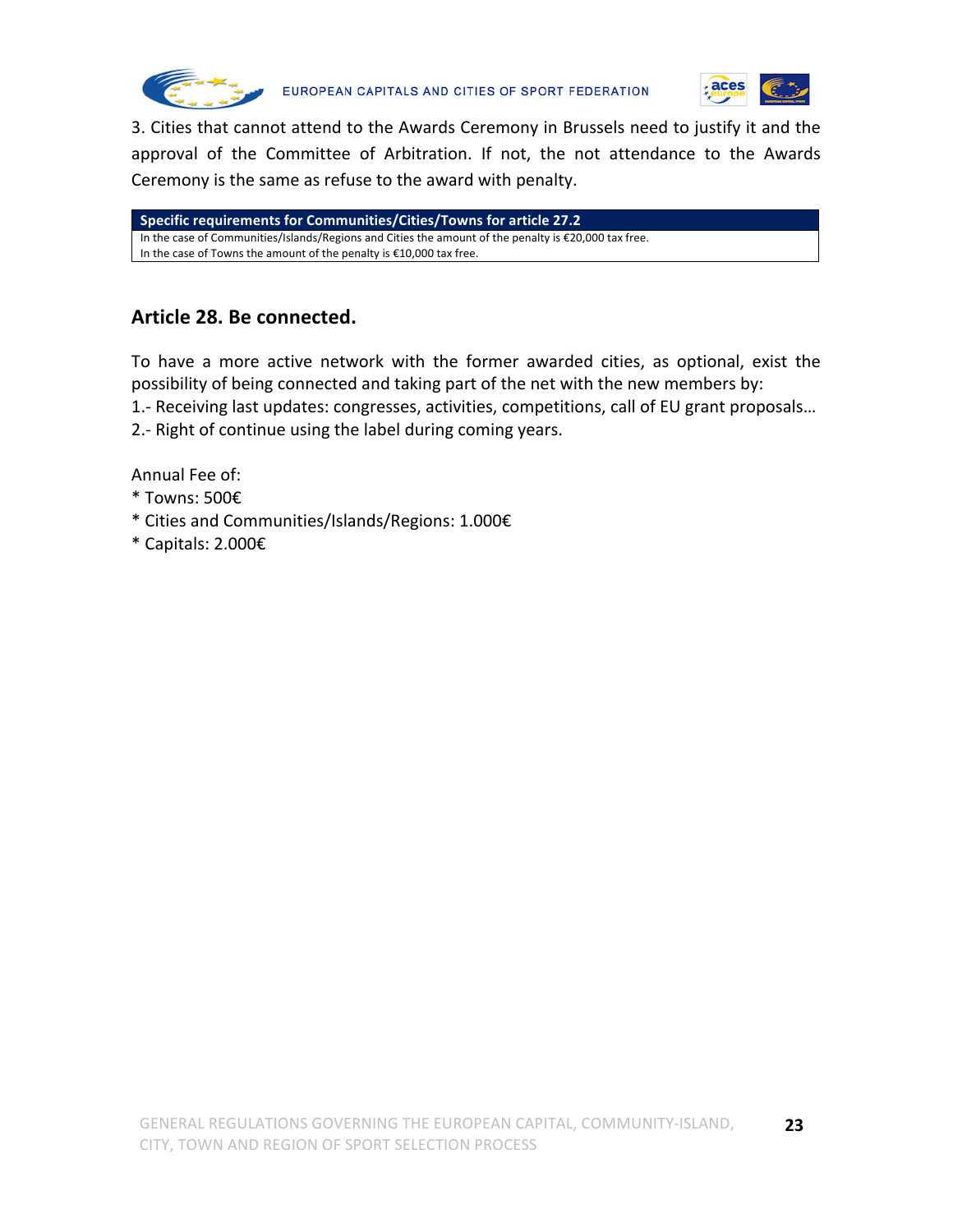



### **APPENDIX I: REQUIREMENTS FOR CANDIDATE CITIES DURING THE EVALUATION COMMITTEE VISIT**

The Evaluation Committee's visit to the candidate municipalities is the medium through which the Committee members can gain an in-depth knowledge of a municipality's sports policy and sports programme. It is therefore essential for candidates to design a visit that will enable the Committee members to gain a global view of the candidature.

This Appendix provides guidelines for candidate municipalities regarding the content of the visit. 

**Duration of the visit:** The visit to the European Capital of Sport candidate cities shall span four calendar days, from Thursday to Sunday, of which two full days, Friday and Saturday, shall be dedicated to visiting the city and to the presentation of the sports policy programme. Thursday and Sunday shall be reserved primarily for logistical matters relating to the arrival, departure and travel of the Committee members.

**Specific requirements for Communities-Islands-Regions/Cities/Towns for appendix I** In the case of Communities-Island-Regions/Cities/Towns the duration of the visit will be for a maximum of three calendar days, consisting of a full day dedicated to visit the town(s) and to the presentation of the political program for the promotion of sports. In the case of Regions, the duration of the visit will be for a period of four calendar days.

**Content of the visit:** The visit to the candidate cities must cover at least the following aspects:

Visit to sporting installations. These visits are recommended so that Committee members can gain an in-depth view of the city's sports facilities. For each of the sports facilities visited, it is recommended that the organisation provide the Evaluation Committee members with a fact sheet containing details on the facility: physical characteristics, number of people using the facility each year, access to the facility by public transport, local, national or international sporting events hosted there, and other particulars. Site visits will be agreed jointly by the ACES Europe Board and the candidate city. ACES Europe will designate three sites to visit, while the remaining visits will be decided by the host city.

**Specific requirements for Communities/Cities/Towns for appendix I** In the case of Communities-Island-Region/Cities/Towns the ACES Europe Board will select one facility to visit, being the rest of the visits decided by the organization.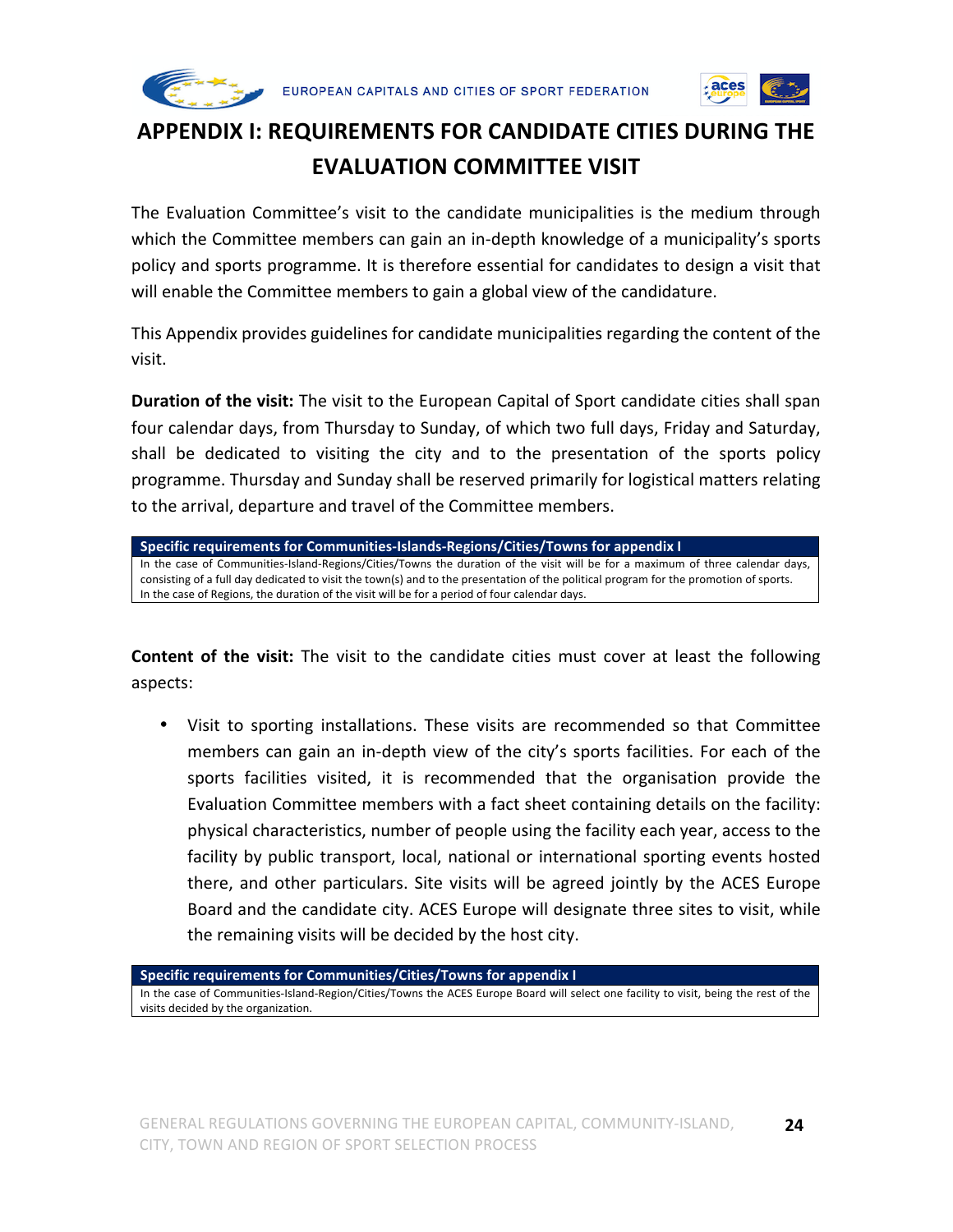



- Press conference. To give the project greater visibility, the visit should include a press conference during which the candidature and the associated project are published among the local media.
- Defense of candidature (DOC). This stage of the visit is aimed at allowing the persons heading the candidature to present to the members of the Committee the most salient aspects of the candidature, including the main sports facilities, associations with sporting entities or the sports policy programme for the coming years. During the DOC the previously prepared bid file will be presented addressing each of the eligibility criteria. The estimated duration of the presentation will be two hours, with sufficient time allowed for members of the Committee to ask whatever questions they consider necessary. It is advisable for the DOC to contain plenty of visual information such as videos and presentations that show off the city's attributes from the point of view of sport.
- Gala dinner. Official reception with representatives of the European Capital of Sport candidate city.

#### **Specific requirements for Communities/Cities/Towns for appendix I**

In the case of Communities-Island-Region/Cities/Towns the gala dinner will not be an indispensable aspect as part of the visits.

Venue and time available for the voting process. At the end of the acts included in the visit, the candidate municipality shall allocate a time and place so that the Committee can deliberate and vote on the candidate city based on the ten eligibility criteria. The estimated duration of the voting process is 1.5 hours as maximum. Voting must be carried out following the visits to the installations and the DOC, so that the Committee members will be able to apply the necessary judgement when casting their votes.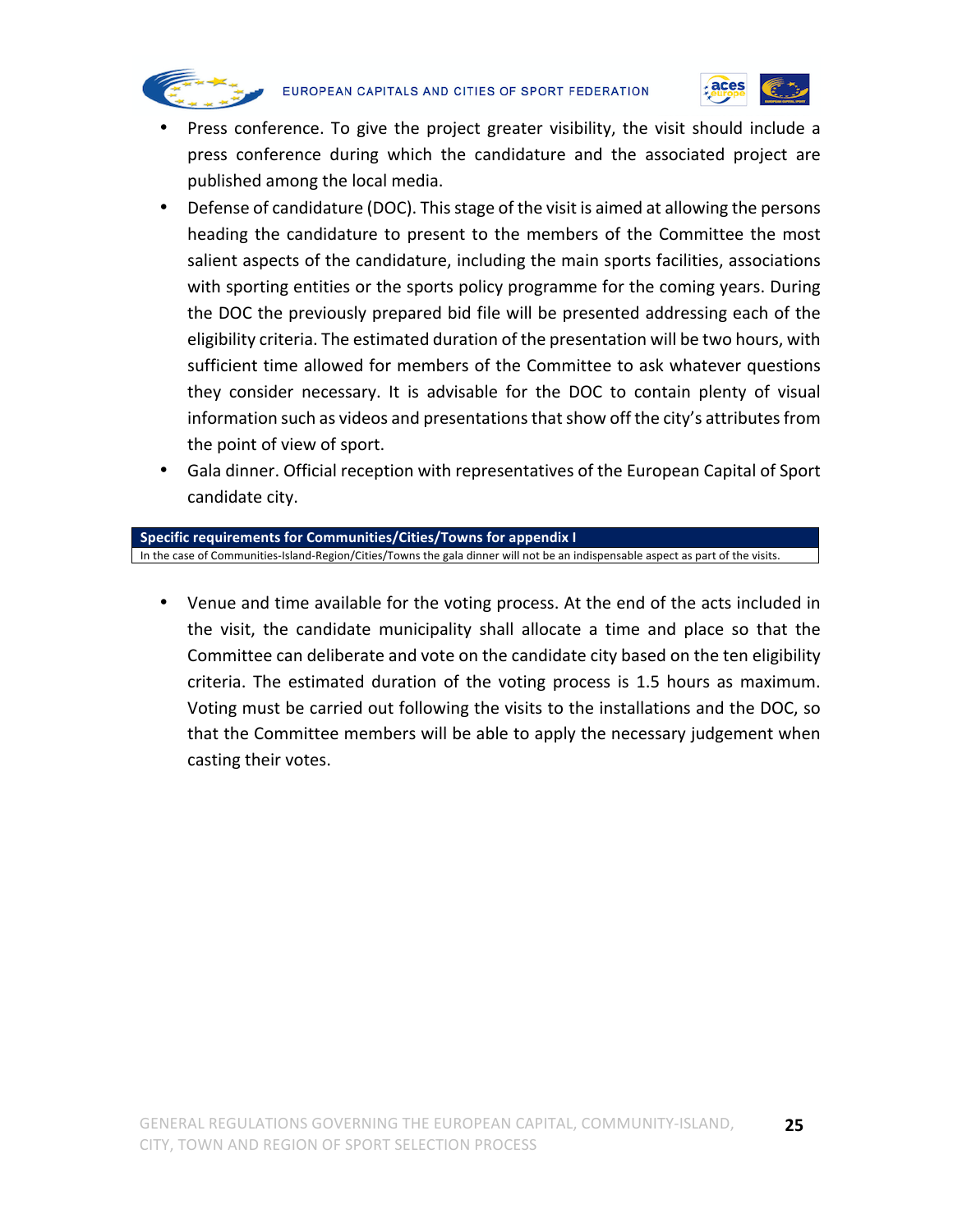

EUROPEAN CAPITALS AND CITIES OF SPORT FEDERATION



**26**

### **APPENDIX II: VOTING PROCESS**

The voting process represents the culmination of the candidature of a municipality that aspires to win the European Capital/Community-Island/City/Town/Region of Sport award. This process aims to be as objective as possible, and the Committee members may vote freely and in accordance with their professional judgement.

The vote is secret and the Committee members may not be apprised of the score given by other members, with the exception of the Secretary General of ACES Europe, who will be in charge of recording the scores. In no case recording of the voting process can be made.

The complete voting process shall be carried out as follows:

Deliberations: A discussion will be held among the members of the Committee prior to the voting process during which the strengths and weaknesses of the candidature under evaluation will be highlighted. If the voting process relates to the second candidate municipality in a given year, Committee members who were present on both visits shall attempt to demonstrate the strengths and weaknesses of one candidature vis-à-vis the other.

**Specific requirements for Communities/Cities/Towns for appendix II** In the case of Communities-Island/Cities/Towns discussions will be made only in case of competition of two municipalities from the same province.

- Voting process: Each Committee member will have the necessary time to cast a vote based on the ten eligibility criteria. At this point, there must be no interaction among the Committee members. As the votes are cast, the Secretary General of ACES Europe shall collect and take custody of the documents used by the Committee members to cast their votes.
- Deliberations following the voting process: Voting will conclude with a period of joint reflection during which each member will attempt to explain the aspects of the candidature to which they have given greater or less importance when casting their votes, and what aspects have been most or least critical for reaching a decision.

Scores will be recorded by the Secretary General of ACES Europe, who will keep an electronic record of Committee members and scores given by each of them. The final score will be the weighted average of the ratings assigned by the members of the Committee after eliminating the highest and lowest scores.

**Specific requirements for Communities/Cities/Towns for appendix II** In the case of Communities-Island-Regions/Cities/Towns the highest and lowest scores of the Committee members will not be eliminated.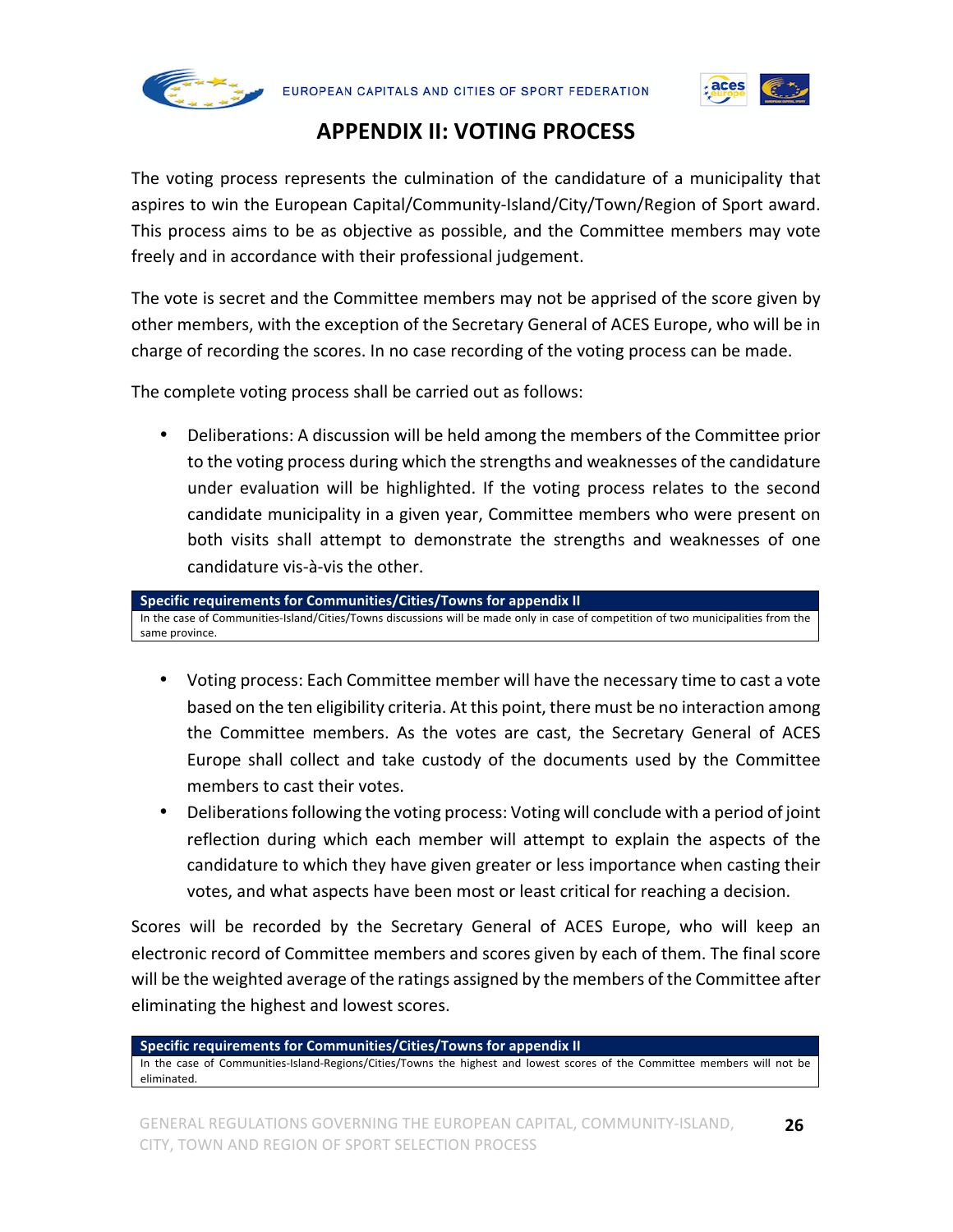![](_page_26_Picture_0.jpeg)

![](_page_26_Picture_2.jpeg)

Only those candidates whose qualifying exceeds an 8 out of 10 overall rating could access the award. This score is considered the minimum to guarantee the quality of the candidates for European Capital of Sport.

**Specific requirements for Communities/Cities/Towns for appendix II** In the case of Communities-Island-Region and Cities the minimum score will be 7.5. In the case of Towns the minimum score will be is 7.

Municipalities that wish to receive a comprehensive SWOT analysis of the score awarded by the ACES Europe evaluation committee need to request this before the visit takes place at an extra cost of 100€.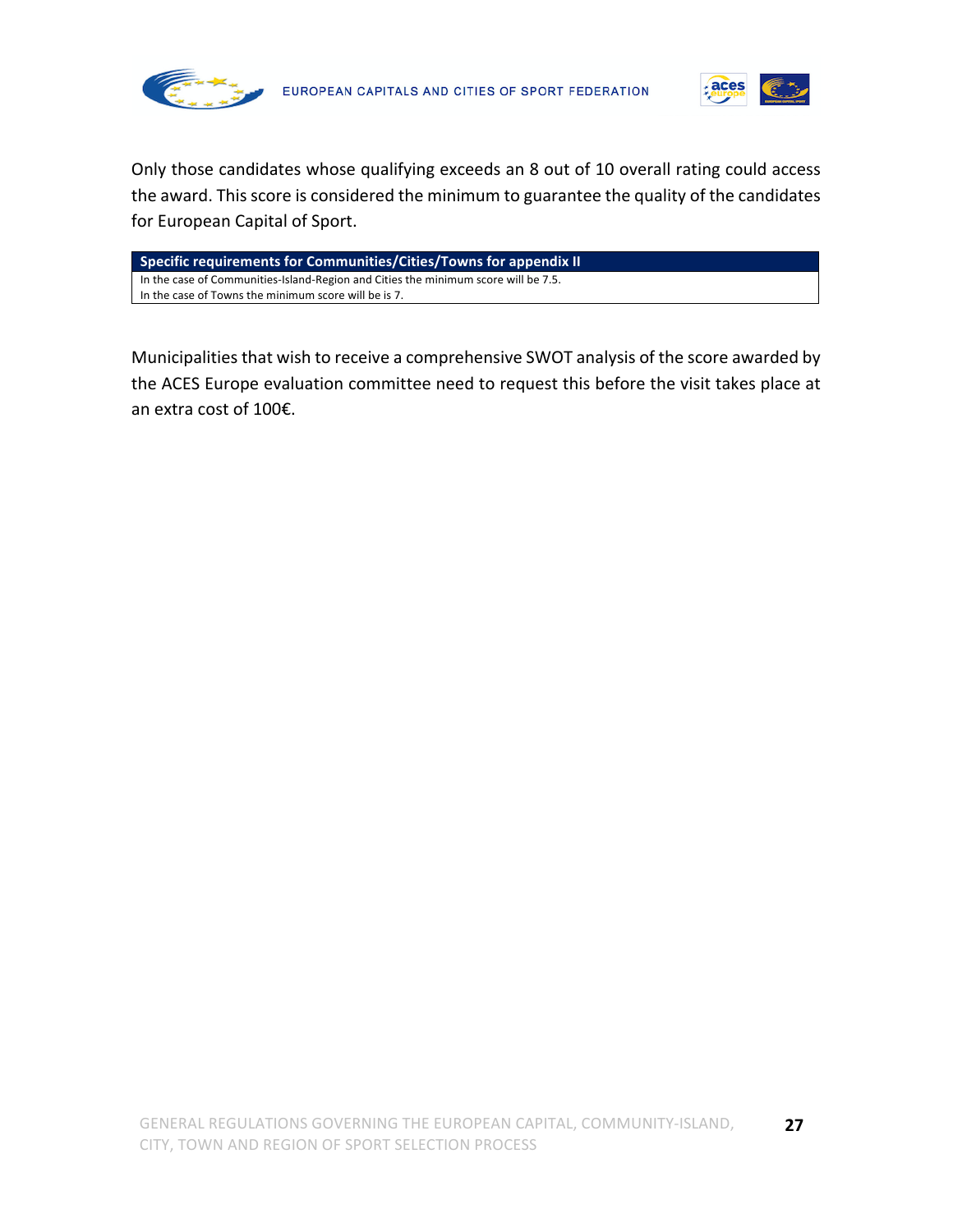![](_page_27_Picture_0.jpeg)

![](_page_27_Picture_2.jpeg)

### **APPENDIX III: ADHERENCE TO REGULATIONS (COMMITTEE MEMBERS)**

All members of the Evaluation Committees must sign, in the space enabled under these lines, this Appendix to the Regulations in order to be able to carry out their duties. It should be signed and delivered to the Secretary General of ACES Europe before the start of the voting process. With his name and signature, the committee members state they have read and understood the Regulations, and confirm their adherence and commitment to compliance. 

| Name | Signature |
|------|-----------|
|      |           |
|      |           |
|      |           |
|      |           |
|      |           |
|      |           |
|      |           |
|      |           |
|      |           |
|      |           |
|      |           |
|      |           |
|      |           |
|      |           |
|      |           |
|      |           |
|      |           |
|      |           |
|      |           |
|      |           |
|      |           |
|      |           |
|      |           |
|      |           |

(Signed)

(City), (day) (month) (year)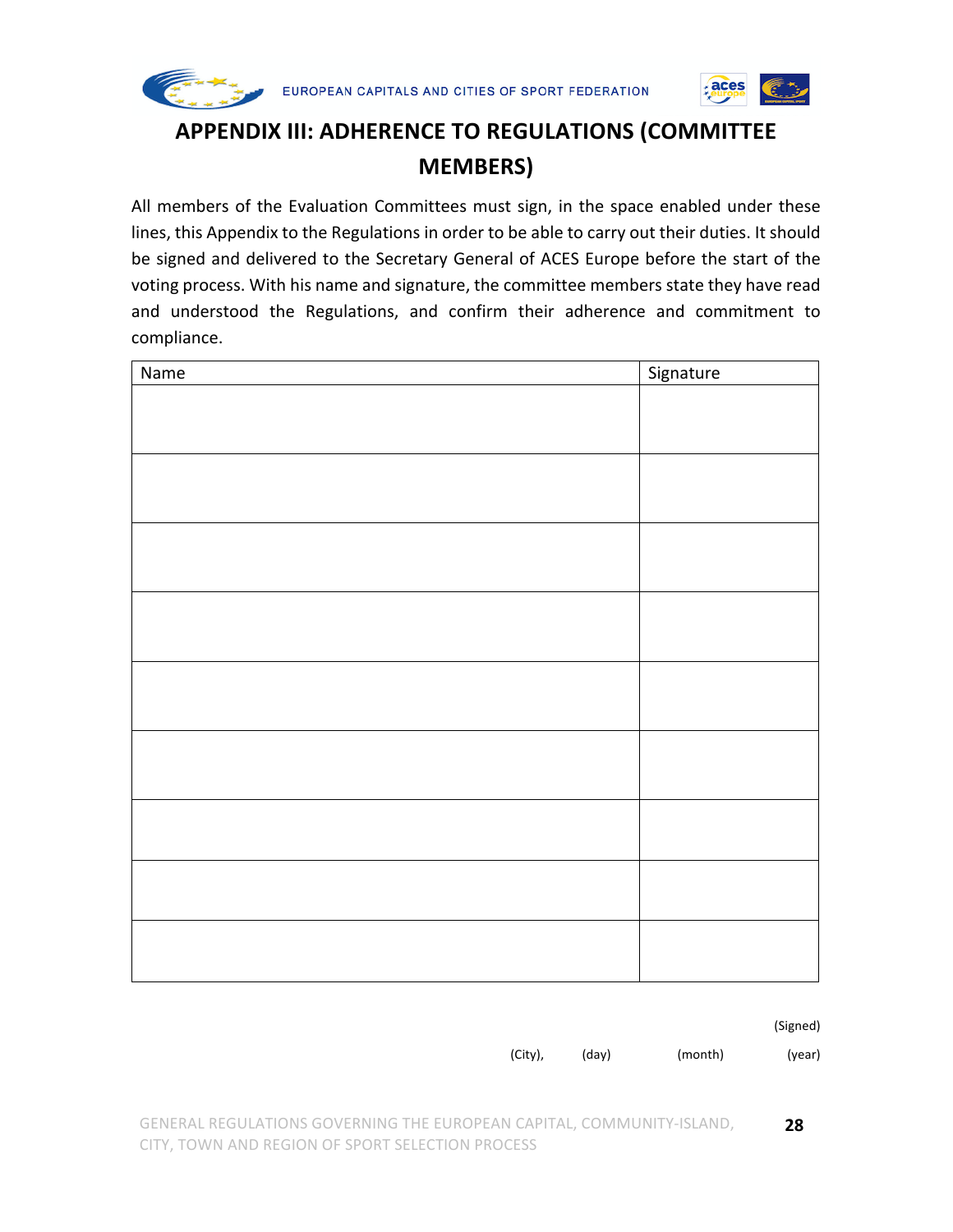![](_page_28_Picture_0.jpeg)

![](_page_28_Picture_2.jpeg)

### **APPENDIX IV: ADHERENCE TO REGULATIONS (CANDIDATE CITY REPRESENTATIVES)**

At least one official representative from each of the European Capital of Sport candidate cities must signed this Appendix to the Regulations in proof of their understanding of them. It should be signed and delivered to the Secretary General of ACES Europe before the start of the visit.

| Sport in 20, have read and understood these Regulations and with       |
|------------------------------------------------------------------------|
| my signature confirm my adherence thereto and my commitment to         |
| complying with them in my capacity as representative for as long as    |
| the European Capital of Sport selection process shall remain in force. |

|         |       |         | (Signed) |
|---------|-------|---------|----------|
| (City), | (day) | (month) | (year)   |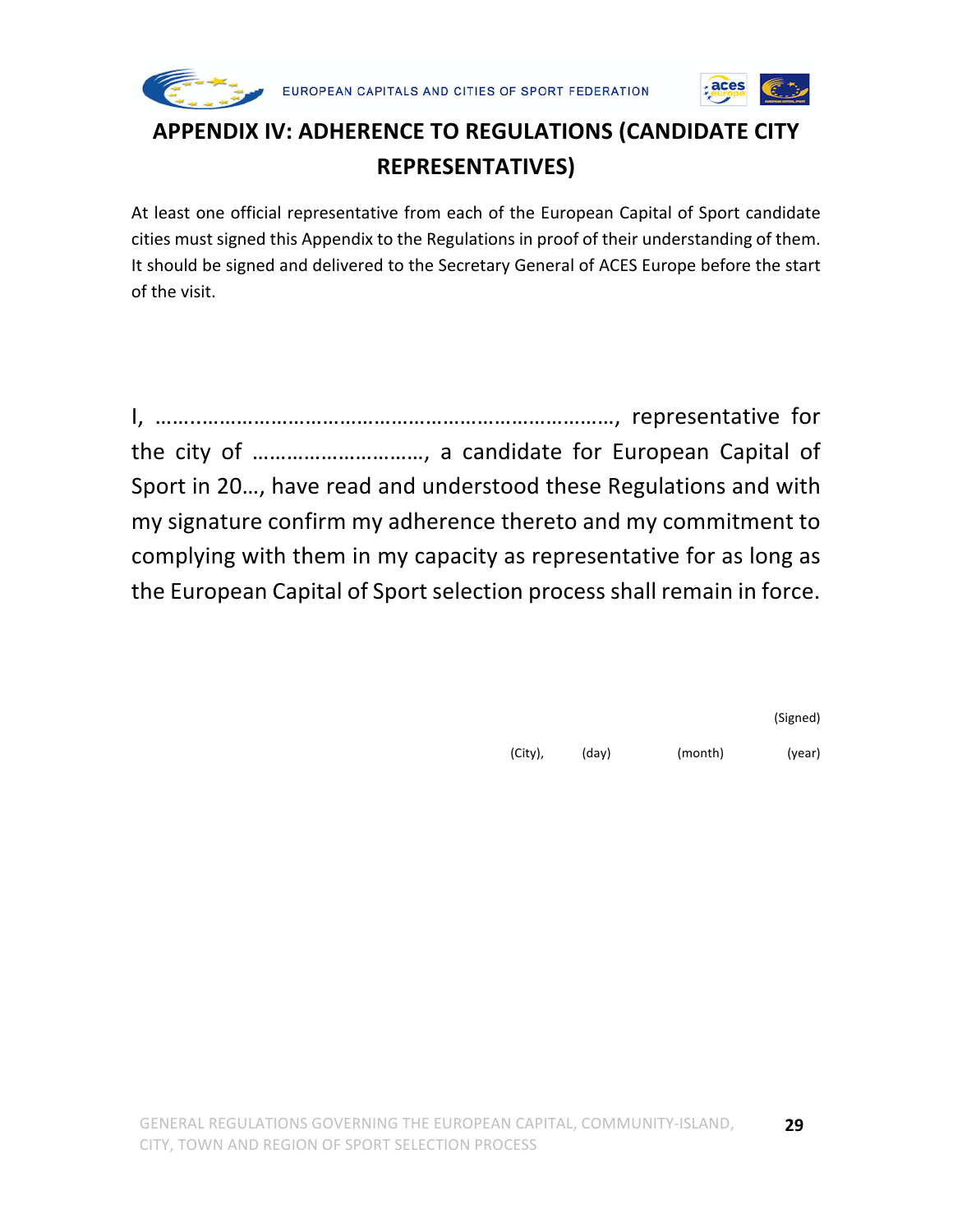![](_page_29_Picture_0.jpeg)

![](_page_29_Picture_2.jpeg)

## **APPENDIX V. LIST OF EU COUNTRY MEMBERS<sup>4</sup> AND MAXIMUM NUMBER OF CANDIDATE MUNICIPALITIES TO REPRESENT EACH OF THE AWARDS**

| <b>Country</b>        | <b>Population</b><br>(inhabitants) | <b>Maximum</b><br>number<br>of | <b>Maximum</b><br>number<br>of | <b>Maximum</b><br>number<br>of | <b>Maximum</b><br>number<br>of |
|-----------------------|------------------------------------|--------------------------------|--------------------------------|--------------------------------|--------------------------------|
|                       |                                    | candidates<br>to               | awarded                        | awarded                        | awarded                        |
|                       |                                    | <b>Capital</b>                 | <b>Communities</b>             | <b>Cities</b>                  | <b>Towns</b>                   |
| Austria               | 8,527,230                          | 1                              | 1                              | $\mathbf{1}$                   | 1                              |
| Belgium               | 11,215,442                         | $\mathbf{1}$                   | $\mathbf{1}$                   | $\mathbf{1}$                   | $\mathbf{1}$                   |
| <b>Bulgaria</b>       | 7,245,677                          | $\mathbf{1}$                   | $\mathbf{1}$                   | $\mathbf{1}$                   | 1                              |
| Croatia               | 4,267,558                          | $\mathbf{1}$                   | $\mathbf{1}$                   | $\mathbf{1}$                   | $\mathbf{1}$                   |
| Cyprus                | 1,116,564                          | $\mathbf{1}$                   | $\mathbf 1$                    | $\mathbf{1}$                   | 1                              |
| <b>Czech Republic</b> | 10,515,000                         | $\mathbf 1$                    | $\mathbf 1$                    | $\mathbf{1}$                   | $\mathbf 1$                    |
| Denmark               | 5,639,719                          | $\mathbf{1}$                   | $\mathbf{1}$                   | $\mathbf{1}$                   | 1                              |
| Estonia               | 1,315,819                          | $\mathbf{1}$                   | $\mathbf{1}$                   | $\mathbf{1}$                   | $\mathbf 1$                    |
| Finland               | 5,468,609                          | $\mathbf 1$                    | 1                              | $\mathbf{1}$                   | 1                              |
| France                | 64,152,000                         | $\mathbf{1}$                   | $\overline{2}$                 | 4                              | 4                              |
| Germany               | 80,767,000                         | $\mathbf{1}$                   | $\overline{2}$                 | 4                              | $\overline{4}$                 |
| Greece                | 10,816,286                         | $\mathbf 1$                    | $\mathbf 1$                    | $\overline{2}$                 | $\mathbf{1}$                   |
| Hungary               | 9,877,365                          | $\mathbf{1}$                   | $\mathbf{1}$                   | $\mathbf{1}$                   | 1                              |
| Ireland               | 4,609,600                          | $\mathbf{1}$                   | $\mathbf{1}$                   | $\mathbf{1}$                   | $\mathbf 1$                    |
| Italy                 | 60,967,000                         | $\mathbf 1$                    | $\overline{\mathbf{4}}$        | 4                              | 4                              |
| Latvia                | 1,991,800                          | $\mathbf{1}$                   | $\mathbf 1$                    | $\mathbf{1}$                   | 1                              |
| Lithuania             | 2,927,310                          | $\mathbf{1}$                   | 1                              | $\mathbf{1}$                   | 1                              |
| Luxembourg            | 549,700                            | $\mathbf 1$                    | $\mathbf 1$                    | $\mathbf{1}$                   | $\mathbf 1$                    |
| Malta                 | 417,432                            | $\mathbf{1}$                   | $\mathbf{1}$                   | $\mathbf{1}$                   | 1                              |
| Netherlands           | 16,889,000                         | $\mathbf{1}$                   | $\overline{2}$                 | $\overline{2}$                 | 2                              |
| Poland                | 38,519,000                         | $\mathbf 1$                    | 2                              | 4                              | 4                              |
| Portugal              | 10,427,301                         | $\mathbf{1}$                   | $\mathbf{1}$                   | $\mathbf{1}$                   | 1                              |
| Romania               | 19,852,000                         | $\mathbf{1}$                   | $\overline{2}$                 | $\overline{2}$                 | $\overline{2}$                 |
| Slovakia              | 5,415,949                          | $\mathbf 1$                    | $\mathbf 1$                    | $\mathbf{1}$                   | $\mathbf 1$                    |
| Slovenia              | 2,063,000                          | $\mathbf{1}$                   | $\mathbf 1$                    | $\mathbf{1}$                   | 1                              |
| Spain                 | 46,507,800                         | $\mathbf 1$                    | $\overline{2}$                 | 4                              | $\overline{4}$                 |
| Sweden                | 9,716,962                          | $\mathbf 1$                    | $\mathbf 1$                    | $\mathbf{1}$                   | $\mathbf{1}$                   |
| United Kingdom        | 64,105,700                         | 1                              | $\overline{2}$                 | 4                              | 4                              |

In every country there can be a maximum of three  $(4)$  communities, two  $(2)$  islands and one (1) region awarded every year. Board can decide to award more municipalities for Cities, Communities and Towns than maximum allowed exceptionally.

 $\overline{a}$ <sup>4</sup> http://europa.eu/about-eu/countries/index\_en.htm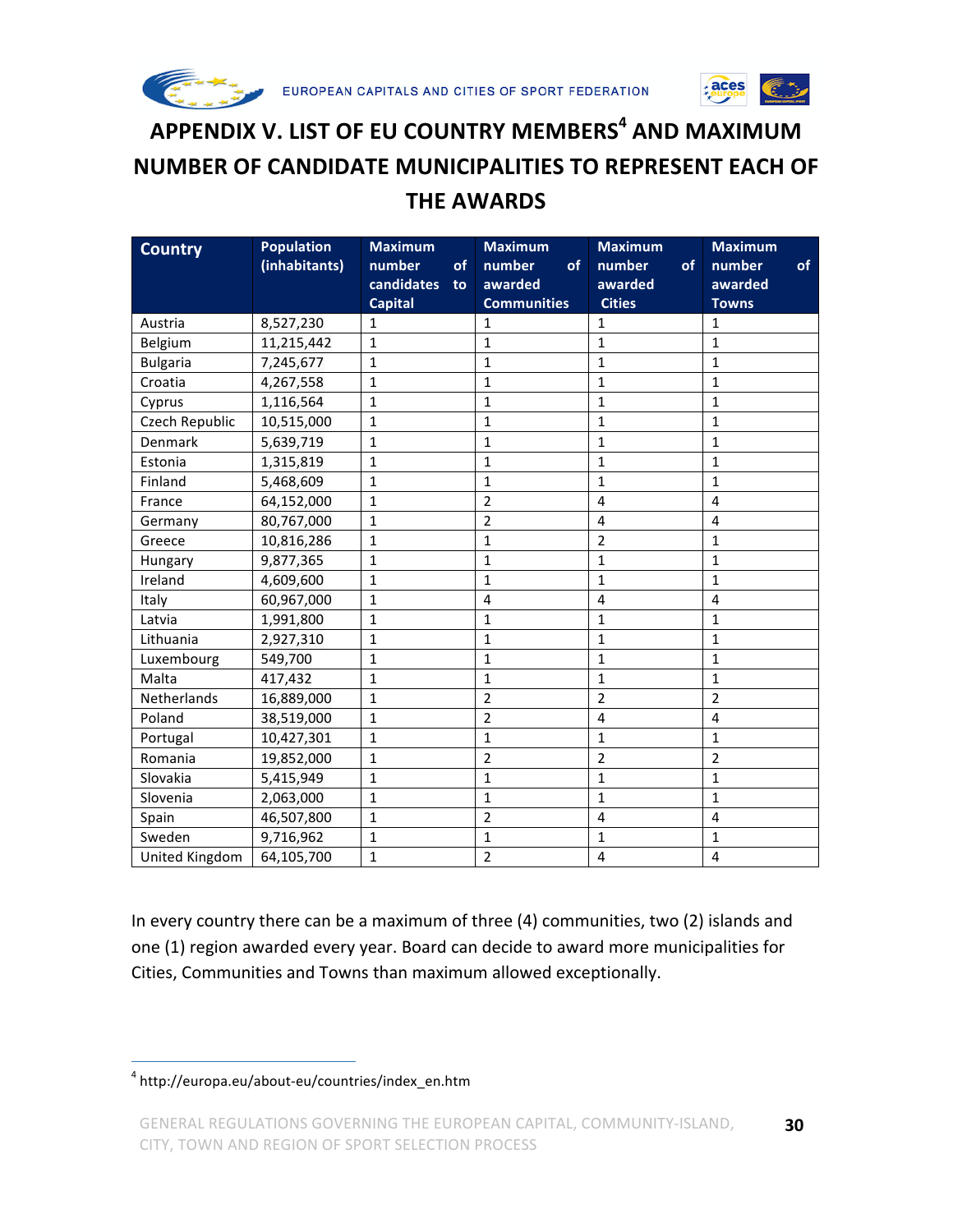![](_page_30_Picture_0.jpeg)

![](_page_30_Picture_2.jpeg)

In the year when a country has received the title European Capital of Sport, municipalities in this country are not eligible for the awards of European City/Town/Island of Sport. Only candidacies for the titles of European Region of Sport and European Community of Sport for the same year will be accepted. And the previous year the country would recognize double of Cities and Towns than normally is allowed.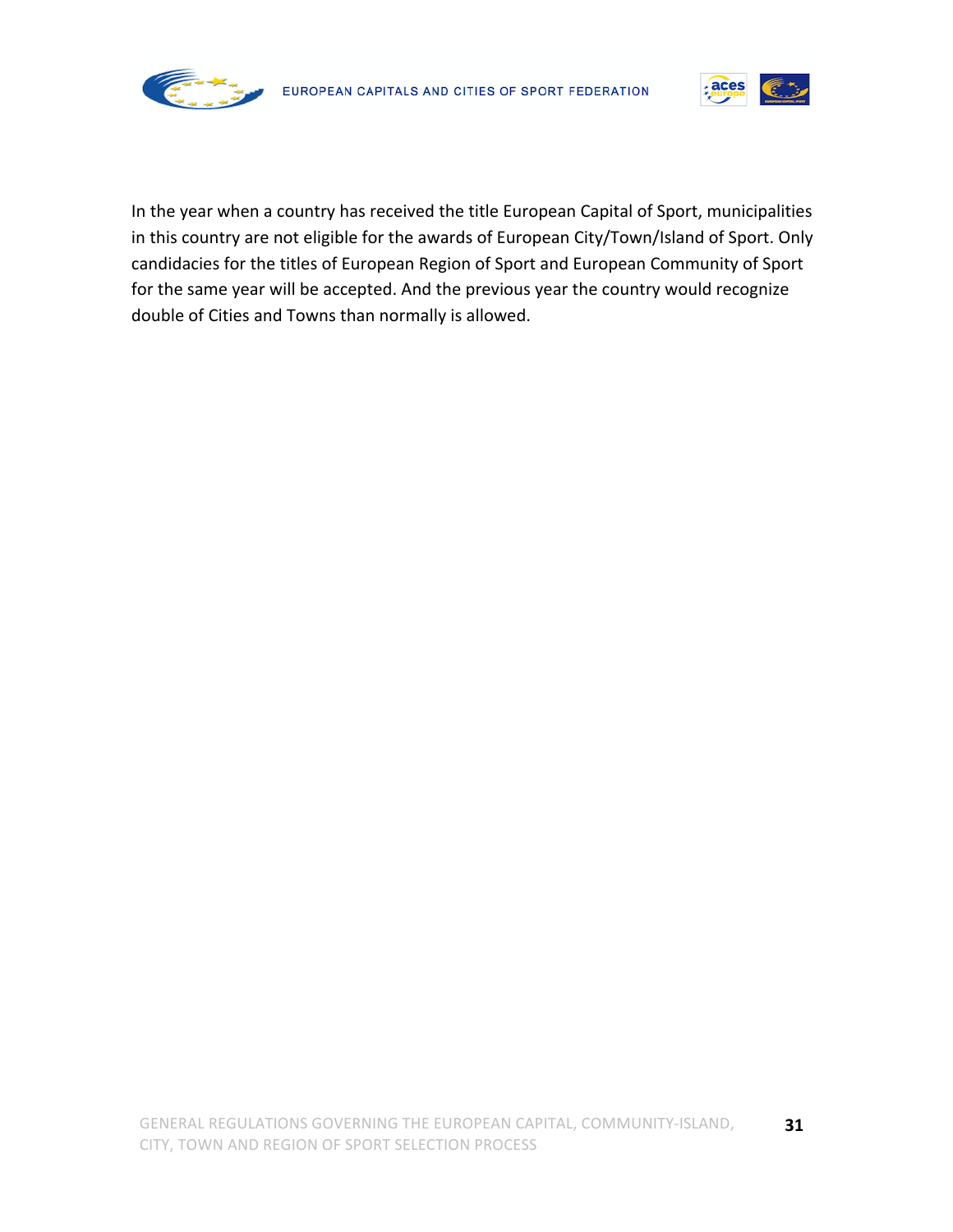![](_page_31_Picture_0.jpeg)

![](_page_31_Picture_2.jpeg)

### **APPENDIX VI: GUIDANCE FOR THE DEVELOPMENT OF THE BID FILE**

The following eligibility criteria have been established by ACES Europe to have a thorough understanding about how the candidate cities promote in the population, through sport, the values of ACES Europe: enjoyment in exercise, willingness to achieve, sense of community, learning fair play and improvement of health.

The organization of cities should develop a bid file to present its candidature providing information to respond to each of the points outlined below in the eligibility criteria. The same criteria will use by the Evaluation Committee to assess the candidature during the visit.

#### GENERAL INFORMATION OF THE CITY/TOWN

a) Name of the city.

b)The population.

c) Which department in your city is responsible for sports?.

d)Contact person.

#### 1. SPORT INFRASTRUCTURES - SPORT FACILITIES (Indoor/Outdoor)

a)Provide a detailed list of sport infrastructure facilities according to type, purpose and condition.

b)Provide a breakdown of municipal expense for the maintenance of sport facilities in the last three years

c)Provide the estimated amount of planned investments in sports infrastructure in the next three years.

d) Is there a sport development plan in your city/town? What are its main aims?

f)Detail the annual budget of the Department of Sports and the percentage that this amount represents of the total budget of City Hall.

#### 2 - ACCESS TO FACILITIES AND SPORT ACTIVITIES

a) Explain how the sport associations or sport clubs work in your town, agreements and grants, and possibilities for non-members to use them.

b)Explain how accessible sports facilities are to the wide public: the existence of agreements, sportcard for entrance at reduced rates, public transport to the sport facilities etc.

3 - CLUBS AND ASSOCIATIONS AND PARTICIPATION OF RESIDENTIAL SPORT CLUBS OR SPORT ORGANISATIONS IN THE LEAGUE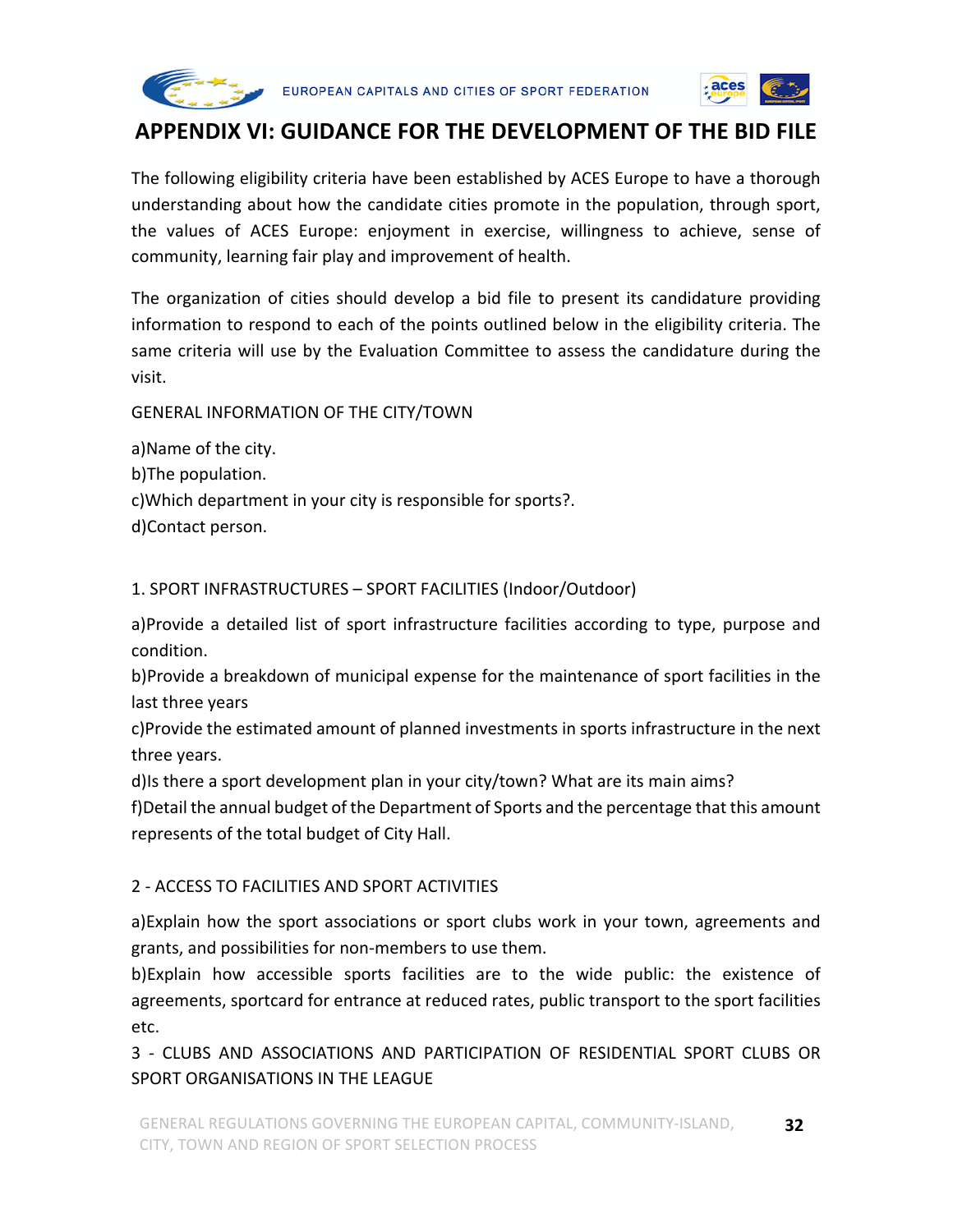![](_page_32_Picture_0.jpeg)

![](_page_32_Picture_2.jpeg)

a)Provide a detailed list of associations and sport clubs that compete in top divisions, championships and national tournaments (e.g: A, A1, A2, B).

b)Provide detailed info about sport volunteers in the city: how are they organized, how they proceed, how they look for new volunteers, benefits of being volunteer.

4 - SPORT INITIATIVES, EVENTS OR PROJECTS, WHICH ARE DIRECTLY CARRIED OUT OR PROMOTED BY THE CITY COUNCIL

a)Provide a list of public sport events organised by the City.

b) List the organization of agreements, conferences, seminars or other events in sport matters and in collaboration with entities of importance in sport matters concerning the most important topics related to sport management and anti-doping actions.

c)Provide a list of international, national and local sports events which took place in the City or its surroundings within the last three years.

d)Analyze and explain the return of the investment from the use of citizen installations (collections, sales advertising spaces, other revenues, etc.).

### 5 - MEASURES TO PROMOTE HEALTH AND INTEGRATION THROUGH SPORTS IN ALL SOCIAL CLASSES

a)Are there special health care programmes related to sports, for everybody?

b)Are there special opportunities for the different age groups to practice sport? Who offers these opportunities?

c)Are there sport courses for those with a specific social background or disability?

d) Are there initiatives to promote integration thorough sports?

e)Are there educational opportunities for training of coaches and instructors?

f) How does the city promote Fair Play?

#### **6 - SPORTSMANSHIP RATE OF THE POPULATION**

a)Total number of card-carrying members in the associations and clubs of Sport Federation, if possible, classification by age groups: young 4-16 years; absolute 17-34; Master (35-...). b)How many people from your city/town are actively involved in sport? Please, explain the methodology used to obtain the data provided.

c)Explain the additional measures proposed by the municipality to increase sport among all segments of the population. Provide approximate figures of expected data to be achieved during the period that elapses until the candidature and during the candidature. d) How does your city/town support voluntary participation in sport?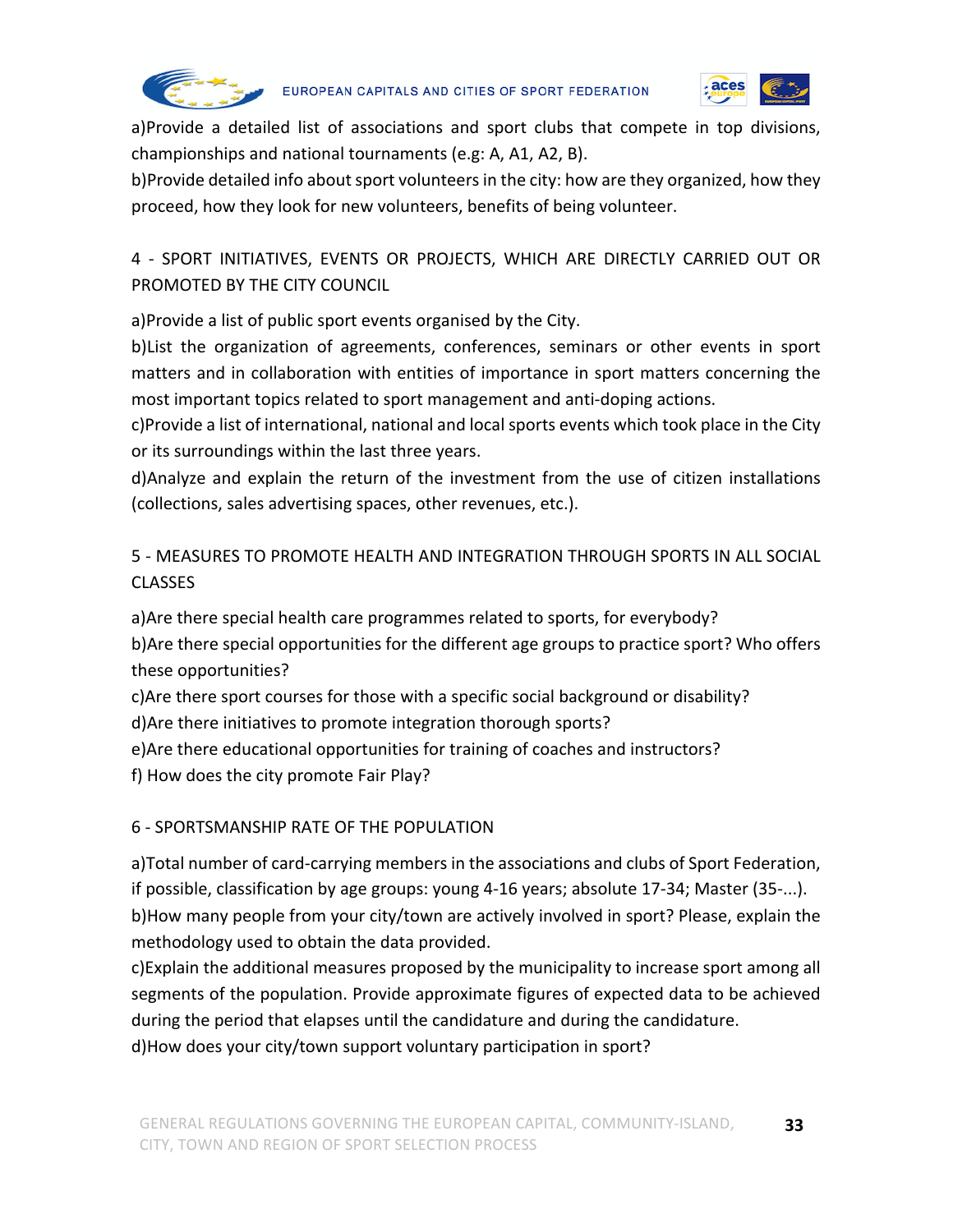![](_page_33_Picture_0.jpeg)

![](_page_33_Picture_2.jpeg)

#### **7 - PROMOTION OF SWEET MOBILITY**

a) What measures is the municipality taking in order to reduce the presence of private vehicles in urban spaces and promote alternative mobility?

b) Decribe the policy measures taken by the municipality that encourage and facilitate the use of public and sustainable transport.

c) What information and promotion activities are there for citizens on sustainable mobility issues?

#### 8 - PROMOTION OF SPORTS TOURISM

a) What actions has the municipality taken to promote the city/town area and spread the knowledge, image and practice of sports tourism?

b) Decribe the meeting activities between sports associations and economic operators of the tourism and sport sectors.

c) What policy measures are there with the aim of facilitating the carrying out of projects and sport tourism events on city/town territory?

#### 9 - COMMUNICATION PROJECT TO PROMOTE THE APPLICATION

a) Explain the communication plan to promote the candidature of the municipality. b)Explain the promotion of the application and the ACES award (presence on the Internet, person in charge of social networks, logo, video, etc.)

10 - RELATIONS BETWEEN THE CITY COUNCIL AND SPORTS OR POLITICAL INSTITUTIONS AT LOCAL, REGIONAL AND NATIONAL LEVEL

a) Provide details about the agreements, relations between the City and the local, regional and national sports organisations.

b) Explain how the candidature promotes agreements with local, regional or national sports federations or other entities for the promotion of sport.

c) Quantify and detail the investments in local sport related economy. Provide details of the events and activities on this field realized in partnership and co-operation with sports organizations and institutions on a National and European level.

d) Specify what new agreements with relevant institutions are expected to be concluded in case of winning the award.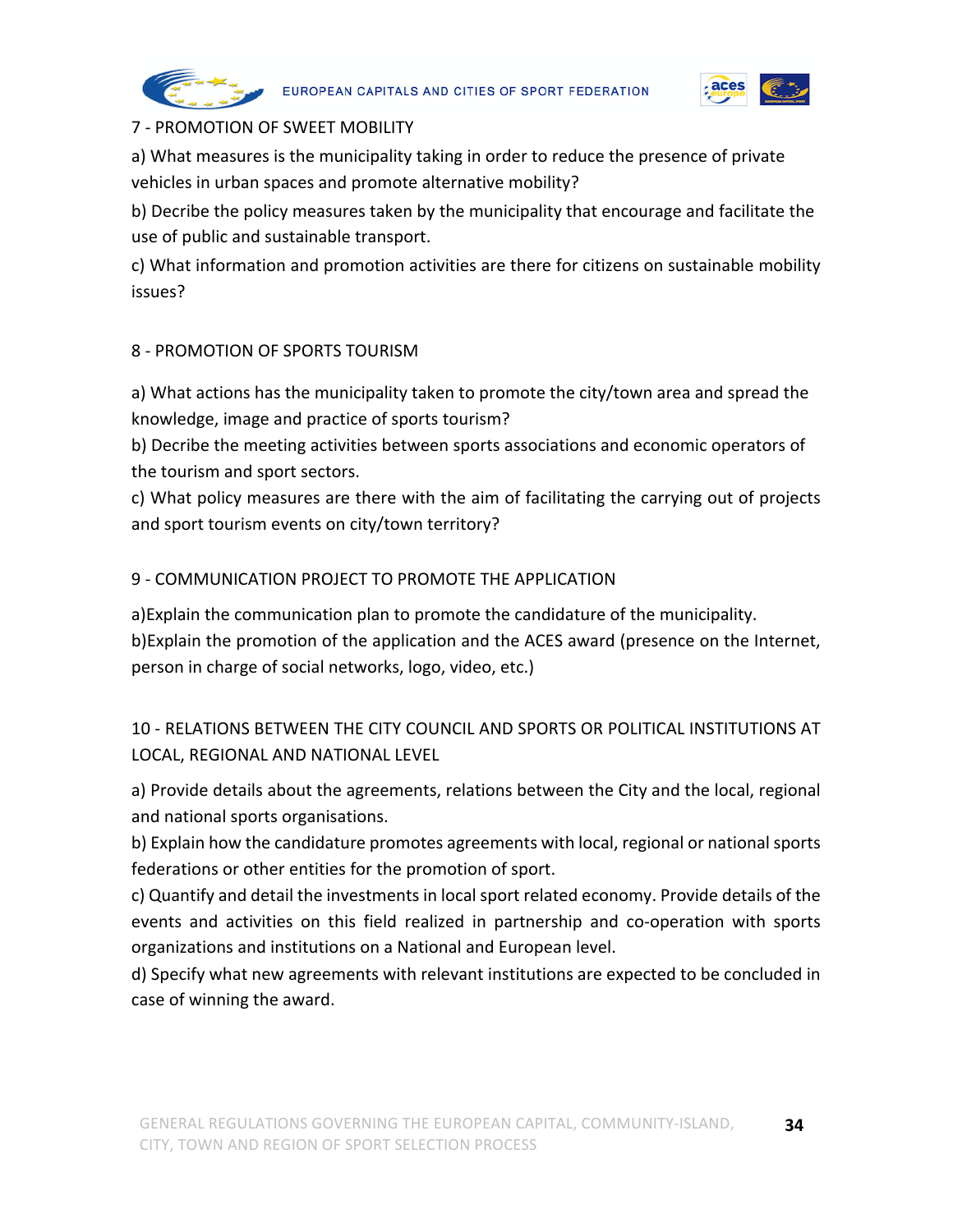![](_page_34_Picture_0.jpeg)

![](_page_34_Picture_2.jpeg)

#### 11 - PROFILE AND POSSIBLE ACTIVITIES AS A EUROPEAN CAPITAL OF SPORT

a) Explain the role of sport in your city/town for achieving the five main aims of the Manifesto of ACES Europe (enjoyment in exercise, willingness to achieve, sense of community, learning fair play, improvement of health).

b)How does your city/town see its social advantages as a European Capital of Sport? c)Which initiatives and activities will your city want to contribute to the work of ACES Europe? Provide a list of City Campaigns in relation to the candidature.

### 12 - SCHEDULE CONTAINING THE EVENTS/SPORTS ACTIVITIES PLANNED FOR THE YEAR OF THE APPLICATION

a)Provide a list of events (including conventions, seminars, congresses, etc.) and measures in connection with the candidacy and the City holding the title of "European Capital, Community-Island, City or Town of Sport".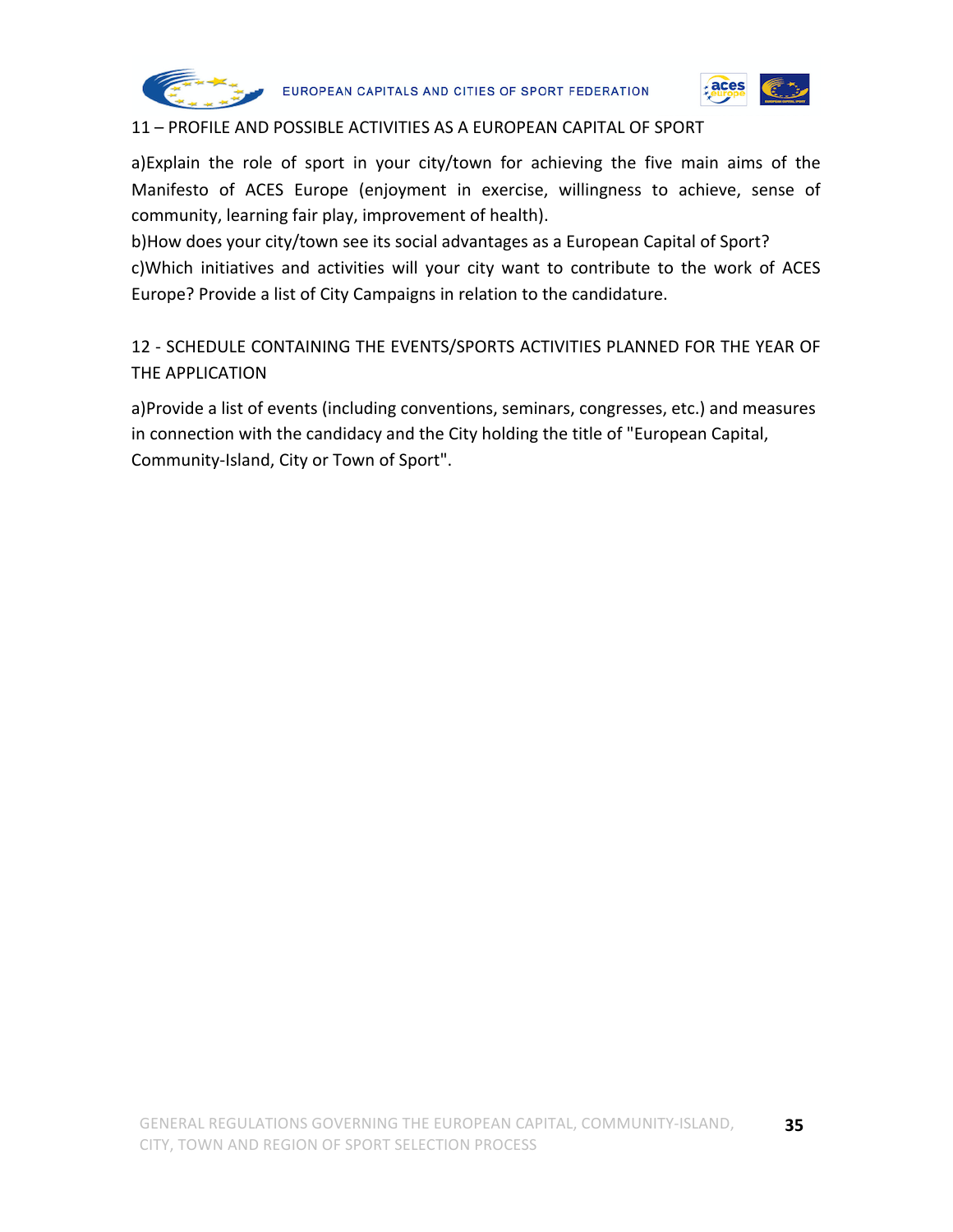![](_page_35_Picture_0.jpeg)

![](_page_35_Picture_2.jpeg)

### **APPENDIX VII: ELIGIBILITY CRITERIA**

#### **PROFILE OF THE CITY**

1 - SPORT INFRASTRUCTURES - SPORT FACILITIES (Indoor / Outdoor)

a) List of the sport infrastructure facilities according to type, purpose and condition both present and forthcoming

b) Amount of municipal expense for the maintenance of sport facilities in the last three years

c) Estimated investments in the next three years for sports facilities

d) Sport development plans in the city/town

e) Annual budget allocated for sports activities compared to the total estimate of the Municipality

#### 2 – ACCESS TO FACILITIES AND SPORT ACTIVITIES

a) Operation of sport associations or sport clubs, agreements and grants, and possibilities for non-members to use them

b) Accessibility for the population to facilities: existence of agreements, Sportcard for entrance at reduced rates, public transport to the sport facilities etc.

3 – CLUBS AND ASSOCIATIONS AND PARTICIPATION OF RESIDENTIAL SPORT CLUBS OR SPORT ORGANISATIONS IN THE LEAGUE

a) Relevance and number of associations and sport clubs that compete in top divisions, championships and national tournaments (e.g: A, A1, A2, B)

b) Importance of the sport volunteerism, in terms of organization, procedures, search of new candidates

#### **COMPLIANCE WITH THE OBJECTIVES OF ACES EUROPE**

4 - SPORT INITIATIVES, EVENTS OR PROJECTS, WHICH ARE DIRECTLY CARRIED OUT OR PROMOTED BY THE CITY COUNCIL

a) Number and relevance of the sport events organised by the City

b) Number and relevance of agreements, conferences, seminars or other events organized in sport matters and in collaboration with entities of importance in sport matters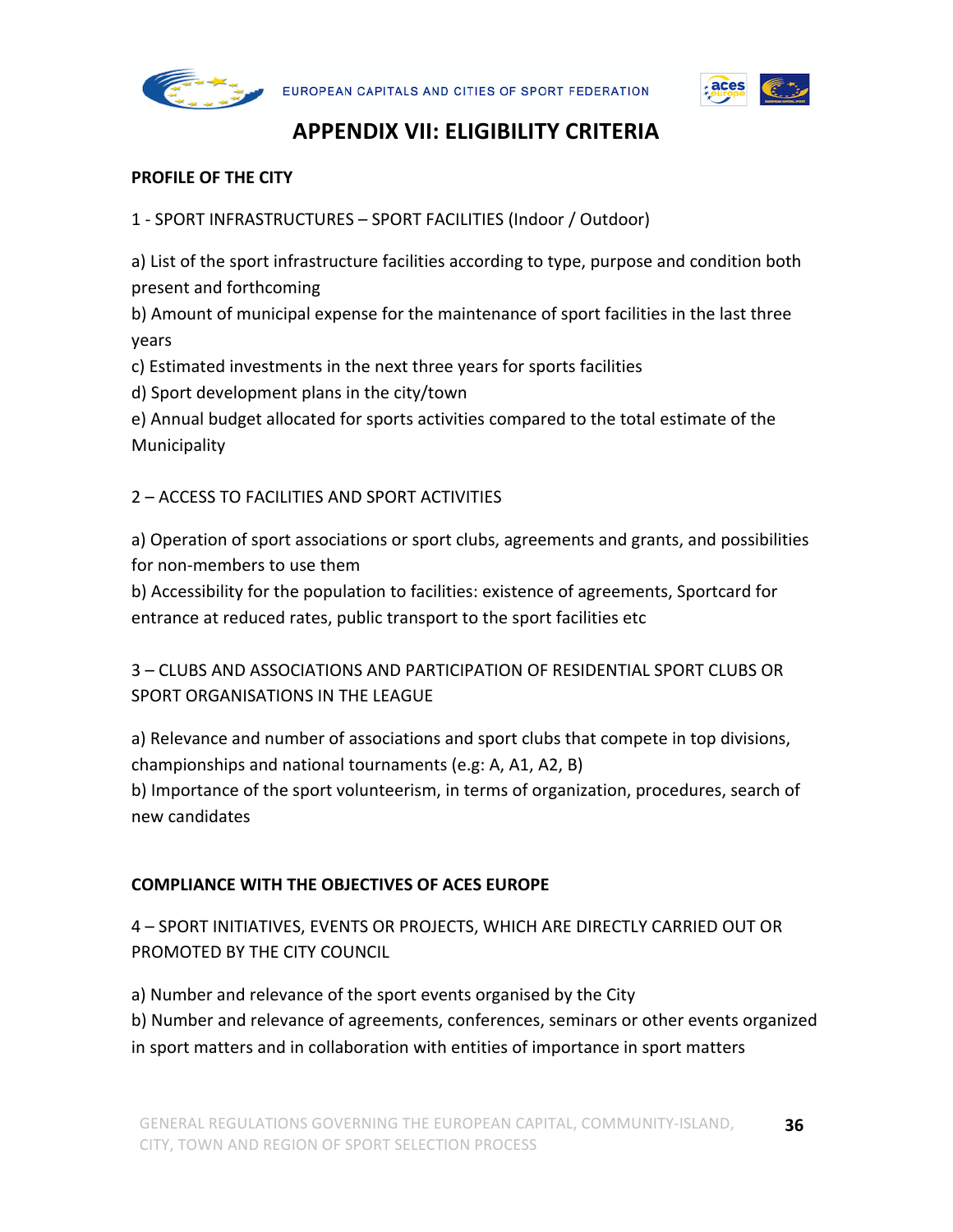![](_page_36_Picture_0.jpeg)

![](_page_36_Picture_2.jpeg)

concerning the most important topics related to sport management and antidoping actions

c) Number and relevance of international, national and local sports events which took place in the City or its surroundings within the last three years

d) Balance of the return of the investment from the use of citizen installations (collections, sales advertising spaces, other revenues, etc.)

### 5– MEASURES TO PROMOTE HEALTH AND INTEGRATION THROUGH SPORTS IN ALL SOCIAL CLASSES

a) Adequacy of the health care programmes related to sports

b) Adequacy of the opportunities for the different age groups to practice sport

- c) Adequacy of the sport courses for those with a specific social background or disability
- d) Adequacy of the initiatives to promote integration through sports
- e) Adequacy of the educational opportunities for training of coaches and instructors
- f) Adequacy of the measures implemented to promote fair play

### 6 – SPORTSMANSHIP RATE OF THE POPULATION

a) Relevance of the number of card-carrying members in the associations and clubs of Sport Federation

- b) Proportion of people of the city/town actively involved in sport
- c) Initiatives implemented to increase the proportion of people who habitually practice sport

d) Adequacy of the measures of the city/town to support voluntary participation in sport

### 7 - PROMOTION OF SWEET MOBILITY

a) Interventions with the aim of reducing the presence of private vehicles in urban spaces to promote alternative mobility

- b) Policies that encourage and facilitate the use of public and sustainable transport
- c) Information and promotion activities for citizens on sustainable mobility issues

### 8 - PROMOTION OF SPORTS TOURISM

a) Actions to promote the city/town area and spread the knowledge, image and practice of sports tourism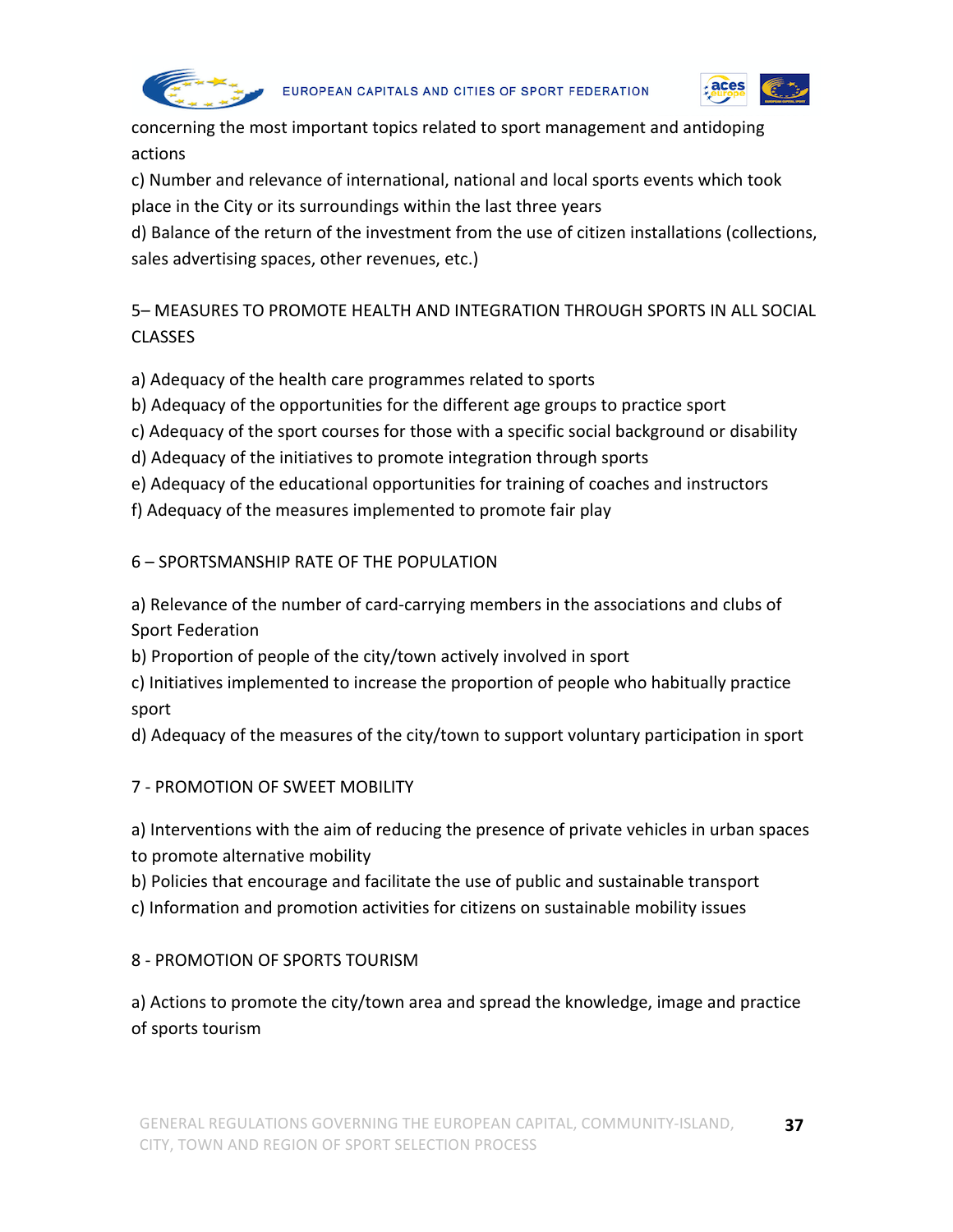![](_page_37_Picture_0.jpeg)

![](_page_37_Picture_2.jpeg)

b) Meeting activities between sports associations and economic operators of the two tourism and sport sectors

c) Policies with the aim of facilitating the carrying out of projects and sport tourism events on city/town territory

9 - COMMUNICATION PROJECT TO PROMOTE THE APPLICATION

a) Communication plan to promote the candidature with the territory b) Promotion of the application and the ACES award (a presence on the Internet is planned, a person who takes care of the "social networks" has been identified, the creation of a logo, of a video, etc.)

10 - RELATIONS BETWEEN THE CITY COUNCIL AND SPORTS OR POLITICAL INSTITUTIONS AT LOCAL, REGIONAL AND NATIONAL LEVEL

a) Agreements and relations between the City and the local, regional and national sports organisations

b) Intensity of the promotion of agreements with sports federations or other entities for the promotion of sport

c) Quantity and quality of the investments in local sport related economy

d) New agreements expected in case of obtaining the award

11 - PROFILE AND POSSIBLE ACTIVITIES AS A FUROPEAN CAPITAL OF SPORT

a) Measures adopted by city/town for achieving the five main aims of the Manifesto of **ACES** Europe

b) Understanding of the city/town social advantages as an awarded city/town

c) Adequacy of the initiatives and activities of the city to contribute to the work of ACES Europe

12 - SCHEDULE CONTAINING THE EVENTS/SPORTS ACTIVITIES PLANNED FOR THE YEAR OF THE APPLICATION

a) Relevance and certainty of execution of the events list (including conventions, seminars, congresses, sport events, etc.) planned for the candidacy year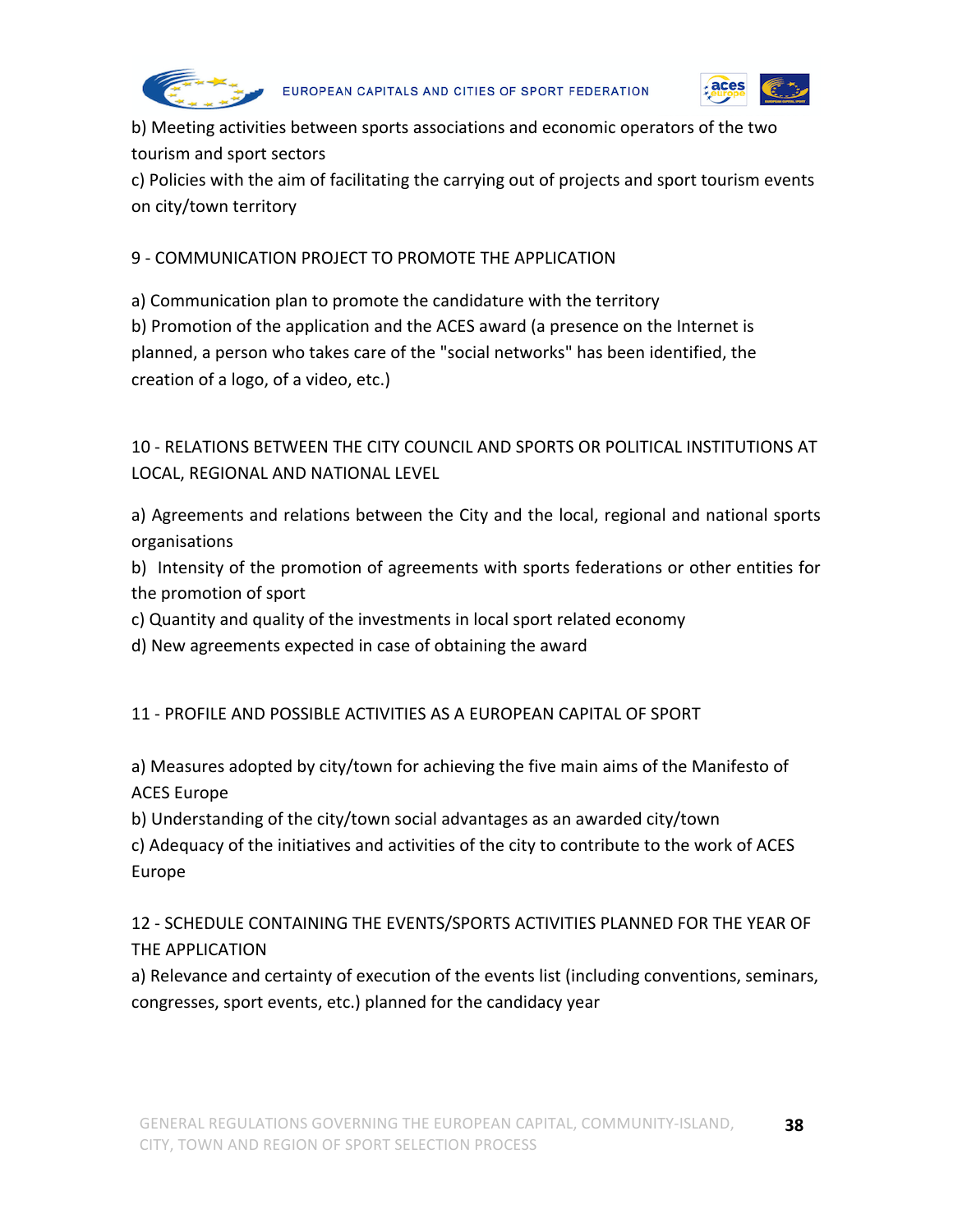![](_page_38_Picture_0.jpeg)

![](_page_38_Picture_2.jpeg)

### **APPENDIX VIII: DIFFERENCES BETWEEN EUROPEAN CAPITAL/COMMUNITY/CITY/TOWN OF SPORT AWARDS**

|                |                                                                  | <b>Specific requirements</b> |                             |                             |                             |
|----------------|------------------------------------------------------------------|------------------------------|-----------------------------|-----------------------------|-----------------------------|
| <b>Article</b> | <b>Subject</b>                                                   | <b>Capital</b>               | Community-                  | <b>City</b>                 | <b>Town</b>                 |
|                |                                                                  |                              | <b>Island</b>               |                             |                             |
| 8.1            | Number of members composing the                                  | 7-9 persons.                 | 3-5 persons.                | 3-5 persons.                | 3-5 persons.                |
|                | <b>Evaluation Committee.</b>                                     |                              |                             |                             |                             |
| 8.2            | Participation of Committee members                               | At least 40%.                | 50%, if two                 | 50%, if two                 | 50%, if two                 |
|                | on both visits to candidate cities.                              |                              | municipalities              | municipalities              | municipalities              |
|                |                                                                  |                              | compete for the             | compete for the             | compete for the             |
|                |                                                                  |                              | award.                      | award.                      | award.                      |
| 12.5           | The nationality of Committee                                     | In any case,                 | Shall not                   | Shall not                   | Shall not                   |
|                | Members constitute a conflict of<br>interest if coincidence with | without                      | constitute a<br>conflict of | constitute a<br>conflict of | constitute a<br>conflict of |
|                | nationality of municipalities.                                   | exception.                   | interest.                   | interest.                   | interest.                   |
| 15             | Steps for presenting the candidature                             | Dates and steps              | The dates are               | The dates are               | The dates are               |
|                |                                                                  | have to be met               | indicative, the             | indicative, the             | indicative, the             |
|                |                                                                  | as described in              | steps are                   | steps are                   | steps are                   |
|                |                                                                  | the article.                 | required.                   | required.                   | required.                   |
| 16.1           | Requirements to present a                                        | <b>Having 500,000</b>        | Consist of                  | Having censused             | Having censused             |
|                | candidature to the awards.                                       | or more                      | minimum three               | between 25,000              | between 1 and               |
|                |                                                                  | inhabitants                  | municipalities.             | and 499,999                 | 24,999                      |
|                |                                                                  | censused.                    | Having censused             | inhabitants.                | inhabitants.                |
|                |                                                                  | Being a capital              | together                    |                             |                             |
|                |                                                                  | city of the                  | between 25,000              |                             |                             |
|                |                                                                  | European<br>continent.       | and 499,999<br>inhabitants. |                             |                             |
|                |                                                                  |                              | Island no limit.            |                             |                             |
| 16.2           | Limitation for cities in the same                                | Two cities in the            | Two                         | Two cities of the           | Two town of the             |
|                | country to compete for the award.                                | same country                 | communities of              | same country,               | same country,               |
|                |                                                                  | cannot compete               | the same                    | but not in the              | but not in the              |
|                |                                                                  | for the award                | country, but not            | same province,              | same province,              |
|                |                                                                  |                              | in the same                 | can compete for             | can compete for             |
|                |                                                                  |                              | province, can               | the award.                  | the award.                  |
|                |                                                                  |                              | compete for the<br>award.   |                             |                             |
| 18.2           | Number of facilities visited upon                                | <b>ACES Europe</b>           | <b>ACES Europe</b>          | <b>ACES Europe</b>          | <b>ACES Europe</b>          |
|                | request of the Board of ACES Europe.                             | Board will                   | Board will                  | Board will                  | Board will                  |
|                |                                                                  | request the visit            | request the visit           | request the visit           | request the visit           |
|                |                                                                  | to three                     | to one facility.            | to one facility.            | to one facility.            |
|                |                                                                  | facilities.                  |                             |                             |                             |
| 22.1           | Fee payment to be candidate city.                                | The amount will              | The amount will             | The amount will             | The amount will             |
|                |                                                                  | be 12.000€.                  | be 1000€ each               | be 2.350 €.                 | be 1000 €.                  |
|                |                                                                  |                              | More than 500k              |                             |                             |
|                |                                                                  |                              | inhabitants<br>5.000€       |                             |                             |
| 27.2           | Penalty for breach of the                                        | €40,000 tax free.            | €20,000 tax free.           | €20,000 tax free.           | €10,000 tax free.           |
|                | Regulations.                                                     |                              |                             |                             |                             |
| Anexo I        | Duration of the visit to candidate                               | 4 days, two                  | 3 days, one                 | 3 days, one                 | 2 days, one                 |
|                | municipalities.                                                  | integral for                 | integral for                | integral for                | integral for                |
|                |                                                                  | visiting the                 | visiting the                | visiting the                | visiting the                |
|                |                                                                  | town.                        | town.                       | town.                       | town.                       |
| Appendix       | Design of the visit. Number of                                   | <b>ACES Europe</b>           | <b>ACES Europe</b>          | <b>ACES Europe</b>          | <b>ACES Europe</b>          |
|                | facilities visited upon request of ACES                          | Board will                   | Board will                  | Board will                  | Board will                  |
|                | Europe Board.                                                    | request the visit            | request the visit           | request the visit           | request the visit           |
|                |                                                                  | to three<br>facilities.      | to one facility.            | to one facility.            | to one facility.            |
|                |                                                                  |                              |                             |                             |                             |